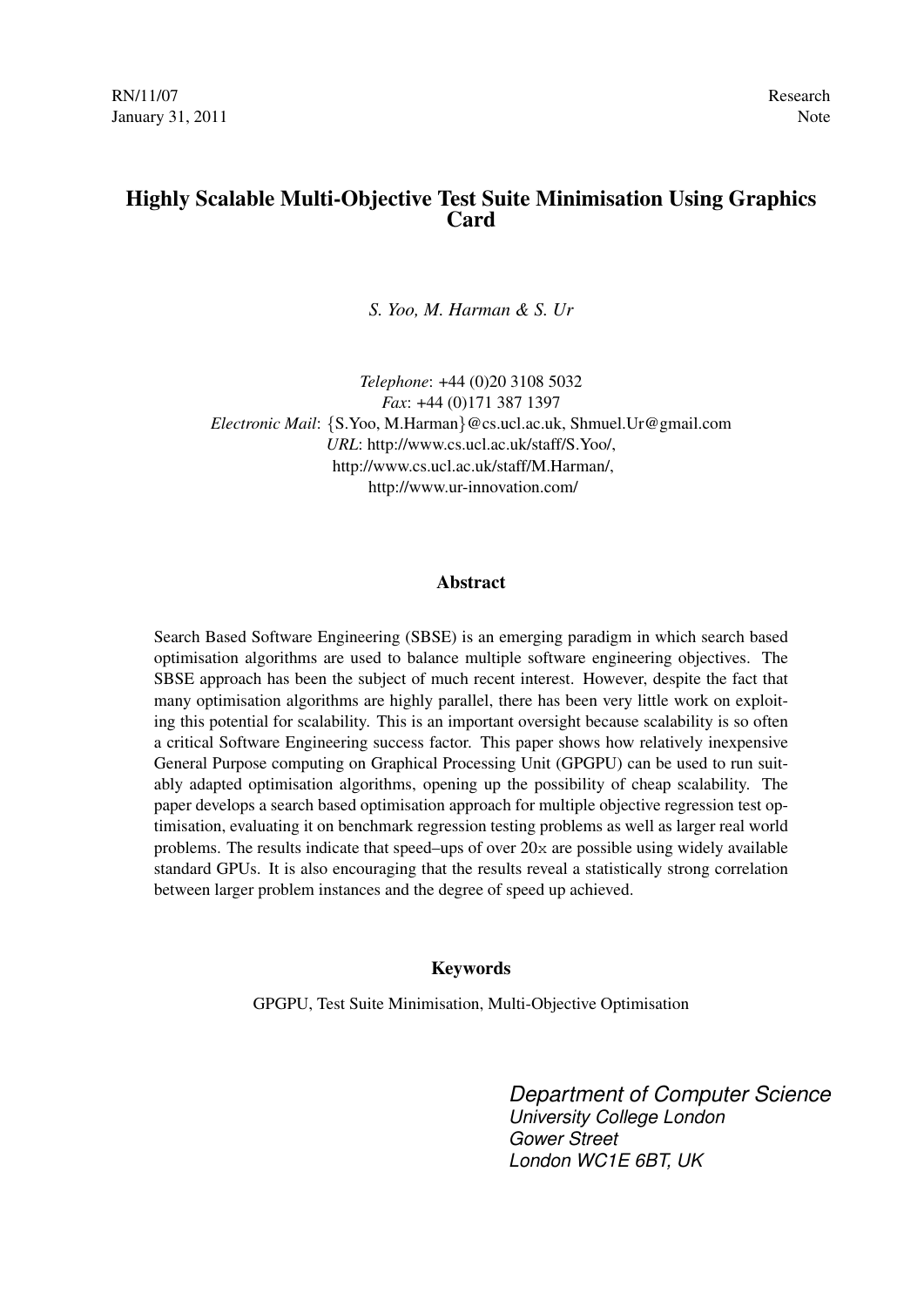# 1 Introduction

Search Based Software Engineering (SBSE) seeks to reformulate Software Engineering problems as search-based optimisation problems [1–3]. Using SBSE, optimal or near optimal solutions are sought in a search space of candidate solutions, guided by a fitness function that distinguishes between better and worse solutions. The search is automated by implementing one or more search based optimisation algorithms, tailored for the Software Engineering problem in hand. There has been a recent upsurge of interest in SBSE which has produced several recent surveys [4–7].

There is a pressing need for scalable solutions to Software Engineering problems. This applies to SBSE work just as much as it does to other aspects of Software Engineering. Scalability is widely regarded as one of the key problems for Software Engineering research and development [8, 9]. Furthermore, throughout its history, lack of scalability has been cited as an important barrier to wider uptake in Software Engineering [10–12]. Without scalable solutions, potentially valuable Software Engineering innovations may not be fully exploited.

Many search based optimisation techniques, such as evolutionary algorithms are classified as 'embarrassingly parallel' because of their potential for scalability through parallel execution of fitness computations [13]. However, this possibility for significant speed–up (and consequent scalability) has been largely overlooked in the SBSE literature. The first authors to suggest the exploitation of parallel execution were Mitchell et al. [14] who used a distributed architecture to parallelise modulularisation through the application of search-based clustering. Subsequently, Mahdavi et al. [15] used a cluster of standard PCs to implemented a parallel hill climbing algorithm. More recently, Asadi et al. [16] used a distributed architecture to parallelise a genetic algorithm for the concept location problem.

Of 658 papers on SBSE [17] only these three present results for parallel execution of SBSE. Given the 'embarrassingly parallel' nature of the underlying approach and the need for scalability, it is perhaps surprising that there has not been more. One possible historical barrier to wider application of parallel execution has been the high cost of parallel execution architectures and infrastructure. All three previous results cited in the previous paragraph used a cluster of machines to achieve parallelism. While commodity PCs have significantly reduced the cost of clusters, the management of one can still be a non-trivial task, restricting the potential availability for individual developers.

Fortunately, recent work [18] has shown how a newly emerging parallelism, originally designed for graphic manipulations, can be exploited for non–graphical tasks using General Purpose computing on Graphical Processing Unit (GPGPU) [19]. Modern graphics hardware provides an affordable mean to parallelism: not only the hardware is more affordable than multiple PCs but also the management cost is much smaller than a cluster of PCs because it depends a single hardware component. GPGPU has been successfully applied to various scientific computations [20, 21]. However, these techniques have never been applied to Software Engineering problems and so it remains open as to whether large-scale, affordable speed–up is possible for Software Engineering applications using GPGPU to parallelise SBSE.

In SBSE research, the hitherto most widely studied topic has been Search Based Software Testing [7]. This paper focusses on the problem of Search Based Regression Testing, which is one problem in the general area of Search Based Software Testing. Regression Testing is concerned with the process of re–testing software after change. After each change to the system, the pool of available test data needs to be reexecuted in order to check whether change has introduced new faults. Regression Testing therefore seeks to answer the question 'has the software regressed?'. There have been several survey papers on Regression Testing applications and techniques that provide a more detailed treatment [22–25].

In search based regression testing, the goal is to use search based optimisation algorithms to find optimal sets of test cases (regression test suite minimisation [26]) or to order test cases for regression testing (regression test prioritisation [27, 28]). In this paper we concentrate upon the former problem of regression test minimisation. Recent results have shown that this is a promising area of SBSE application; the results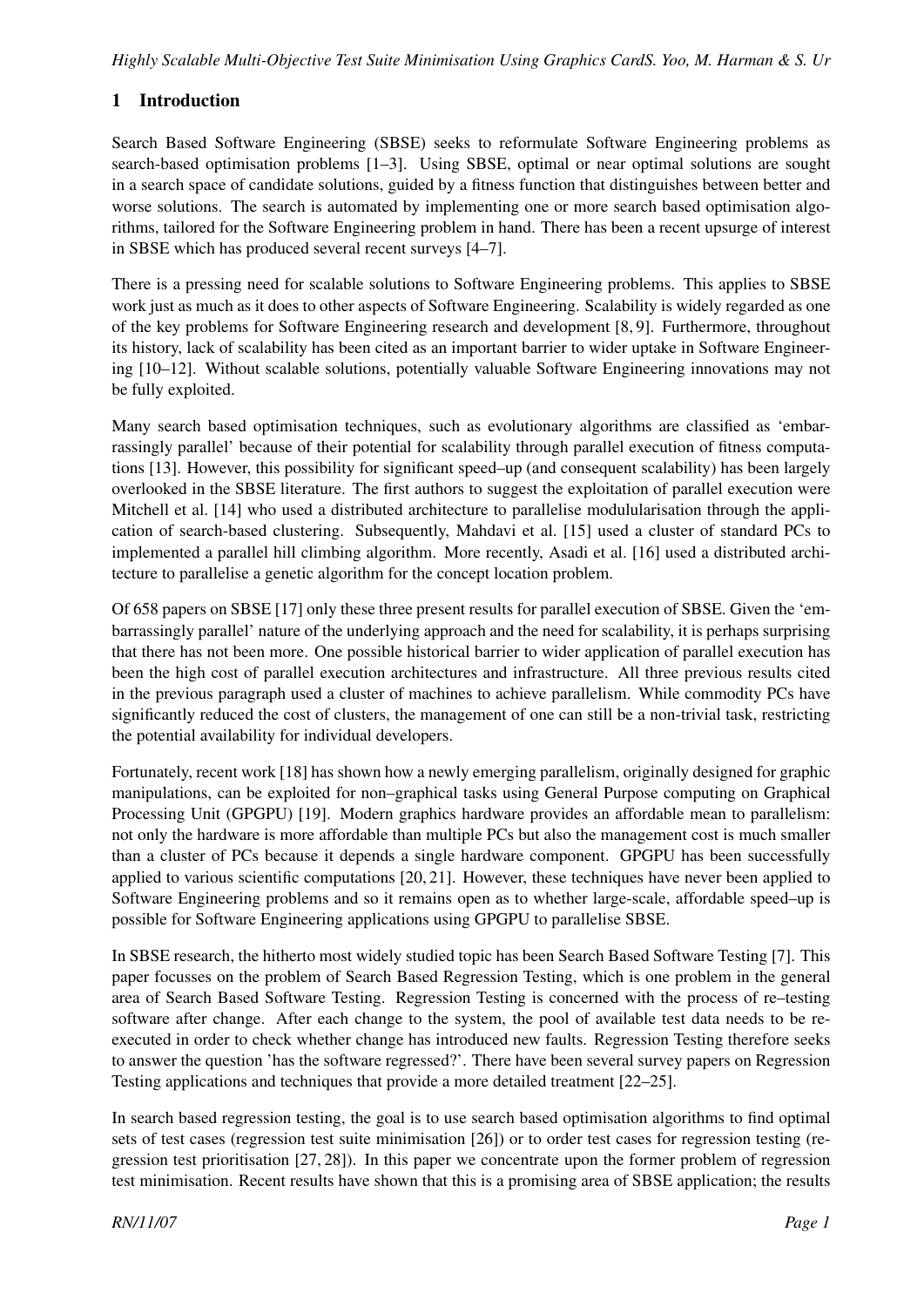obtained from the SBSE algorithms are human competitive [29].

Fast regression test minimisation is an important problem for practical software testers, particularly where large volumes of testing are required on a tight build schedule. For instance, the IBM middleware product used as one of the systems in the empirical study in this paper is a case in point. In order to execute all test cases of this system a total time of seven weeks would be required. Therefore, it is clearly important to find smaller, yet still effective minimised suites. However, in order to perform an overnight build, the time spend on the computation of the minimal data set must also be taken into account. Using our GPGPU approach this time is reduced from over an hour to just under 3 minutes, thereby allowing sophisticated minimisation to be used on standard machines without compromising the overall build cycle.

The paper presents a modified multi-objective evolutionary algorithm for the multi-objective regression test minimisation problem. The algorithm is modified to support implementation on a GPU by transforming the fitness evaluation of the population of individual solutions into a matrix-multiplication problem, which is inherently parallel and renders itself very favourably to the GPGPU approach. This algorithm has been implemented using OpenCL technology, a framework for GPGPU. The paper reports the results of the application of the parallelised GPGPU algorithm on 13 real world programs, including widely studied, but relatively small toy examples from the Siemens' suite [30], through larger more realistic real world examples from the Software-Infrastructure Repository (SIR) for testing [31] and on to a very large scale IBM middleware regression testing problem.

The primary contributions of the paper are as follows:

- 1. The paper is the first to develop SBSE algorithms for GPGPU as a mechanism for affordable massive parallelism.
- 2. The paper presents results for real world instances of the multi objective test suite minimisation problem. The results indicate that dramatic speed–up is achievable. For the systems used in the empirical study, speed–ups over 20x were observed. The empirical evidence suggests that for larger problems, where the scale up is most needed, the degree of speed–up is most dramatic; a problem that takes several hours using conventional techniques, can be solved in minutes using our GPGPU approach. This has important practical ramifications because regression testing cycles are often compressed: overnight build cycles are not uncommon.
- 3. The paper explores the factors that influence the degree of speed–up achieved, revealing that both program size and test suite size are closely correlated to the degree of speed–up achieved. The data have a good fit to a model for which increases in the degree of scale up achieved are logarithmic in both program and test suite size.

The rest of the paper is organised as follows. Section 2 presents backgrounds and related work in test suite minimisation and GPGPU-based evolutionary computation. Section 3 describes how the test suite minimisation problem is re-formulated for a parallel algorithm, which is described in detail in Section 4. Section 5 describes the details of the empirical study, the results of which is analysed in Section 6. Section 7 discusses threats to validity and Section 8 discusses the related work. Section 9 concludes.

### 2 Background

### *2.1 Multi-Objective Test Suite Minimisation*

The need for test suite minimisation arises when the regression test suite of an existing software system grows to such an extent that it may no longer be feasible to execute the entire test suite [32]. In order to reduce the size of the test suite, any *redundant* test cases in the test suite need to be identified and removed.

Regression Testing requires optimisation because of the problem posed by large data sets. That is, organisations with good testing policies quickly accrue large pools of test data. For example, the regression test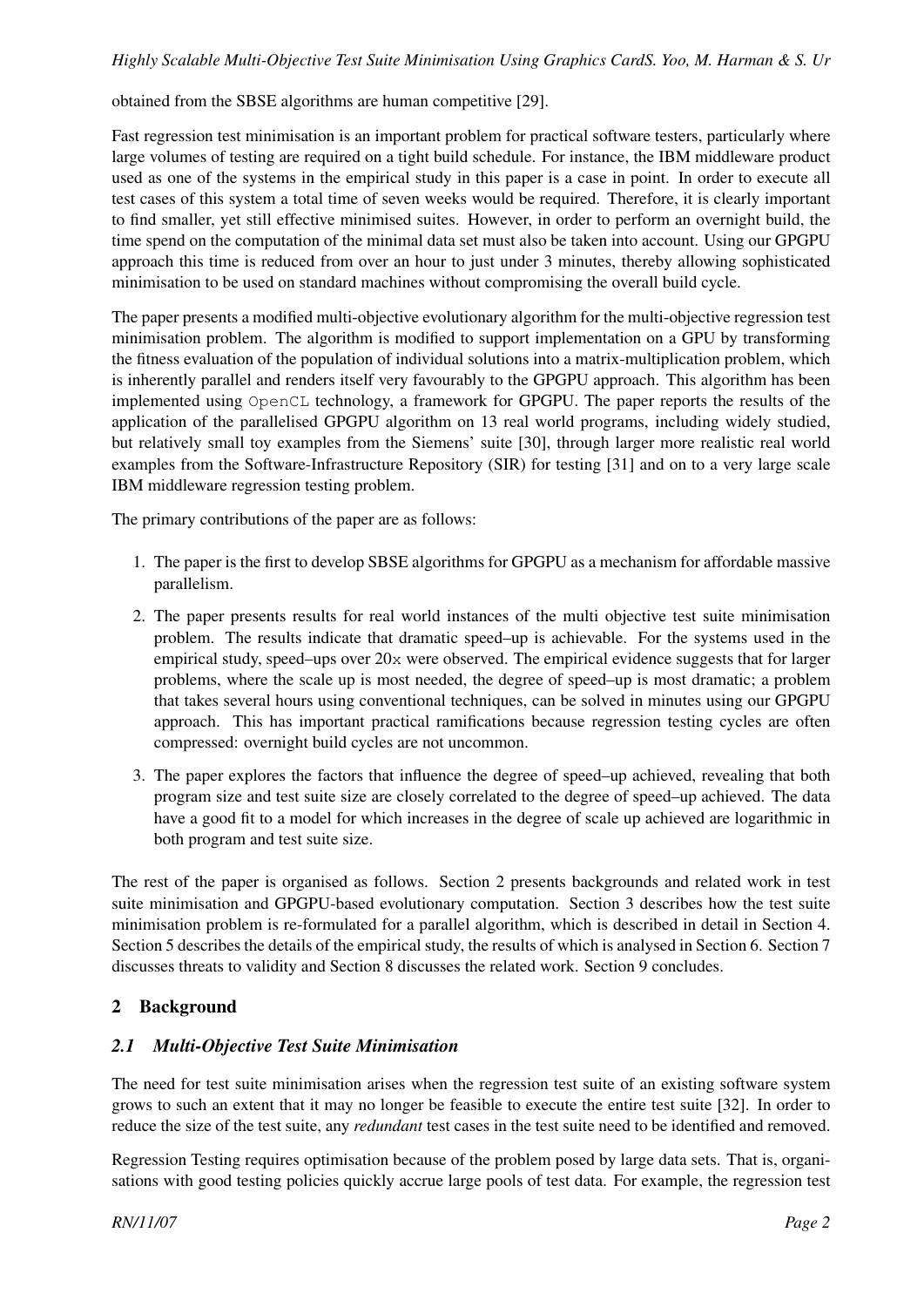suite used for smoke-test of an IBM middleware takes over 4 hours if executed in its entirety. However, a typical smoke-test scenario allows 1 hour at maximum, forcing the engineer either to select a set of test cases from the available pool or to prioritise the order in which the test cases are considered. The cost of this selection or prioritisation may not be amortised if the engineer wants to apply the process with every iteration in order to reflect the most recent test history or to use the whole test suite more evenly. However, without this optimisation of the regression testing process, the engineer will simply run out of time to complete the task. Without optimisation, the engineer may have failed to execute the most optimal set of test cases when time runs out.

One widely accepted criterion for redundancy is defined in relation to the coverage achieved by test cases [33–37]. If the test coverage achieved by test case  $t_1$  is a subset of the test coverage achieved by test case  $t_2$ , it can be said that the execution of  $t_1$  is redundant as long as  $t_2$  is also executed. The aim of test suite minimisation is to obtain the smallest subset of test cases that are not redundant with respect to a set of test requirements. More formally, test suite minimisation problem can be defined as follows [24]:

#### Test Suite Minimisation Problem

Given: A test suite of m tests, T, a set of l test goals  $\{r_1, \ldots, r_l\}$ , that must be satisfied to provide the desired 'adequate' testing of the program, and subsets of T,  $T<sub>i</sub>$ s, one associated with each of the  $r<sub>i</sub>$ s such that any one of the test cases  $t_j$  belonging to  $T_i$  can be used to achieve requirement  $r_i$ .

**Problem:** Find a representative set,  $T'$ , of test cases from T that satisfies all  $r_i$ s.

The testing criterion is satisfied when every test-case requirement in  $\{r_1, \ldots, r_l\}$  is satisfied. A test-case requirement,  $r_i$ , is satisfied by any test case,  $t_j$ , that belongs to  $T_i$ , a subset of T. Therefore, the representative set of test cases is the hitting set of  $T_i$ s. Furthermore, in order to maximise the effect of minimisation,  $T'$  should be the minimal hitting set of  $T_i$ s. The minimal hitting-set problem is an NP-complete problem as is the dual problem of the minimal set cover problem [38].

The NP-hardness of the problem encouraged the use of heuristics and meta-heuristics. The greedy approach [35] as well as other heuristics for minimal hitting set and set cover problem [33, 34] have been applied to test suite minimisation but these approaches were not cost-cognisant and only dealt with a single objective (test coverage). With the single-objective problem formulation, the solution to the test suite minimisation problem is one subset of test cases that maximises the test coverage with minimum redundancy.

Later, the problem was reformulated as a multi-objective optimisation problem [26]. With the multiobjective problem formulation, the solution to the test suite minimisation problem is not just a single solution but a set of non-dominated, Pareto-efficient solutions. This set of solutions reveals the trade-off between test coverage and the cost of testing that is specific to the test suite in consideration. For example, with the solution to the multi-objective test suite minimisation problem, it is possible not only to know what the minimal subset that achieves the maximum test coverage is, but also to know how much test coverage is possible for any given testing budget.

Since the greedy algorithm does not cope with multiple objectives very well, Multi-Objective Evolutionary Algorithms have been applied to the multi-objective formulation of the test suite minimisation [26, 39]. While the paper concerns a novel MOEA that has not been applied to the test suite minimisation problem before, the principle of parallelising fitness evaluation of multiple solutions in the population of an MOEA applies universally to any MOEA.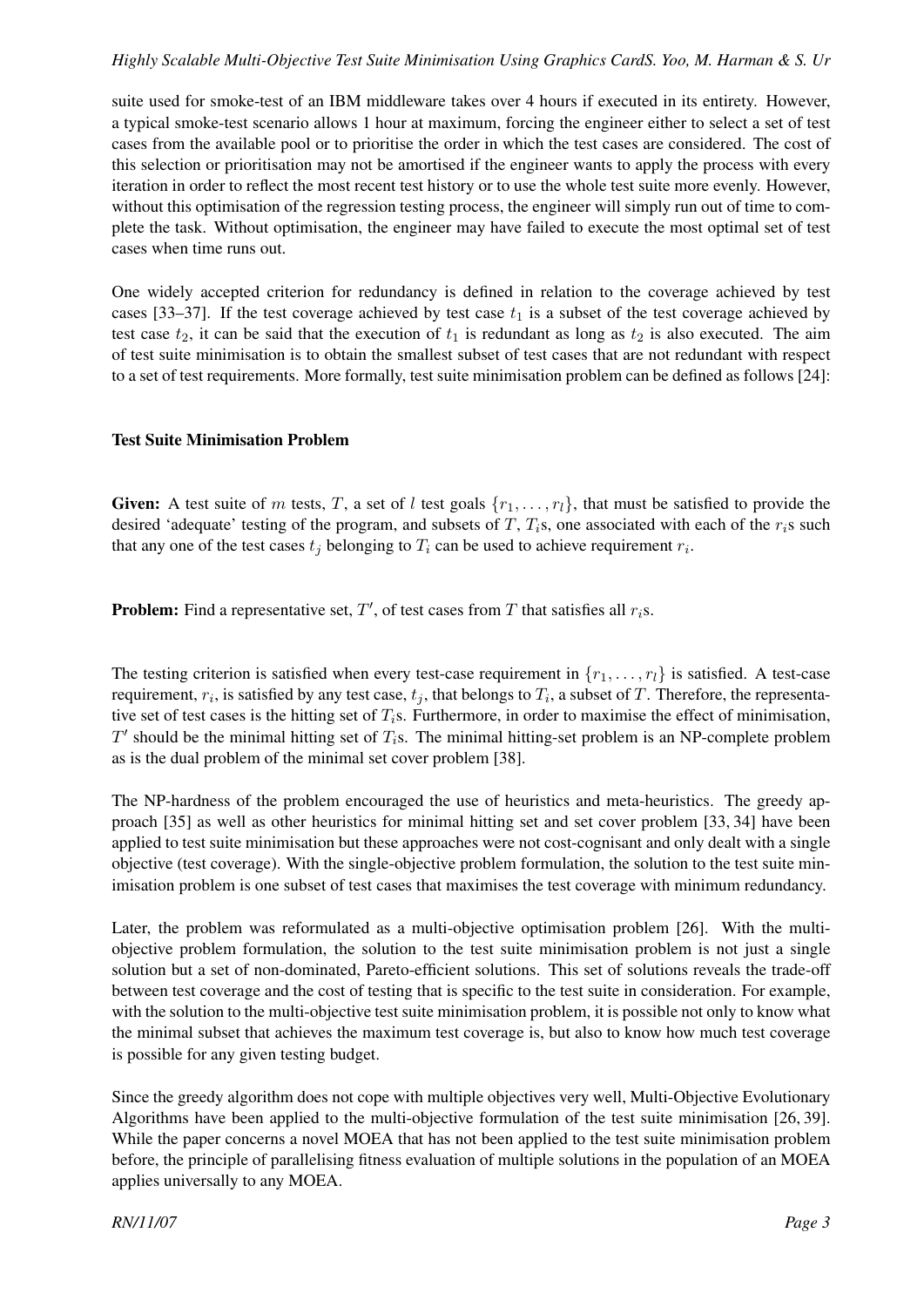# *2.2 GPGPU and Evolutionary Algorithms*

Graphics cards have become a compelling platform for intensive computation, with a set of resourcehungry graphic manipulation problems that have driven the rapid advances in their performance and programmability [19]. As a result, consumer-level graphics cards boast tremendous memory bandwidth and computational power. For example, ATI Radeon HD4850 (the graphics card used in the empirical study in the paper), costing about \$150 as of April 2010, provides 1000GFlops processing rate and 63.6GB/s memory bandwidth. Graphics cards are also becoming faster more quickly compared to CPUs. In general, it has been reported that the computational capabilities of graphics cards, measured by metrics of graphics performance, have compounded at the average yearly rate of 1.7x (rendered pixels/s) to 2.3x (rendered vertices/s) [19]. This significantly outperforms the growth in traditional microprocessors; the yearly rate of growth for CPUs has been measured at 1.4x by a recent survey [40].

The disparity between two platforms is caused by the different architecture. CPUs are optimised for executing sequential code, whereas GPUs are optimised for executing the same instruction (the graphics shader) with data-parallelism (different objects on the screen). This Single-Instruction/Multiple-Data (SIMD) architecture facilitates hardware-controlled massive data-parallelism, which in turn results in the higher performance.

Interestingly, it is precisely the massive data-parallelism of General-Purpose computing on Graphics Processing Units (GPGPU) that presents GPGPU as an ideal platform for parallel evolutionary algorithms. Many of these algorithms require the calculation of fitness (single instruction) for multiple individual solutions in the population pool (multiple data). Early work has exploited this potential for parallelism with both single- and multi-objective evolutionary algorithms [41–44]. However, most existing evaluation has been performed on benchmark problems rather than practical applications.

# 3 Parallel Formulation of MOEA Test Suite Minimisation

### *3.1 Parallel Fitness Evaluation*

In order to parallelise test suite minimisation, the fitness evaluation of a generation of individual solutions for test suite minimisation problem is re-formulated as a matrix multiplication problem. Instead of computing the two objectives (i.e. coverage of test goals and execution cost) for each individual solution, the solutions in the entire population is represented as a matrix, which in turn is multiplied to another matrix that represents the trace data of the entire test suite. The result is a matrix that contains information for both test goal coverage and execution cost. While the paper mainly considers structural coverage as test goal, the proposed approach is equally applicable to other testing criteria, such as data-flow coverage or even functional requirements provided that there is a clear mapping between tests and requirements.

More formally, let matrix A contain the trace data that capture the test goals achieved by each test; the number of rows of A equals the number of test goals to be covered,  $l$ , and the number of columns of A equals the number of test cases in the test suite, m. Entry  $a_{i,j}$  of A stores 1 if the test goal  $f_i$  was executed (i.e. covered) by test case  $t_i$ , 0 otherwise.

$$
A = \left( \begin{array}{ccc} a_{1,1} & \dots & a_{1,m} \\ a_{2,1} & \dots & a_{2,m} \\ \dots & \dots \\ a_{l,1} & \dots & a_{l,m} \end{array} \right)
$$

Matrix A describes the existing test suite and its capability, which does not change during the optimisation; therefore it remains fixed throughout the calculation.

The multiplier matrix is a representation of the current population of individual solutions that are being considered by a given MOEA. Let B be an  $m$ -by- $n$  matrix, where  $n$  is the size of population for the given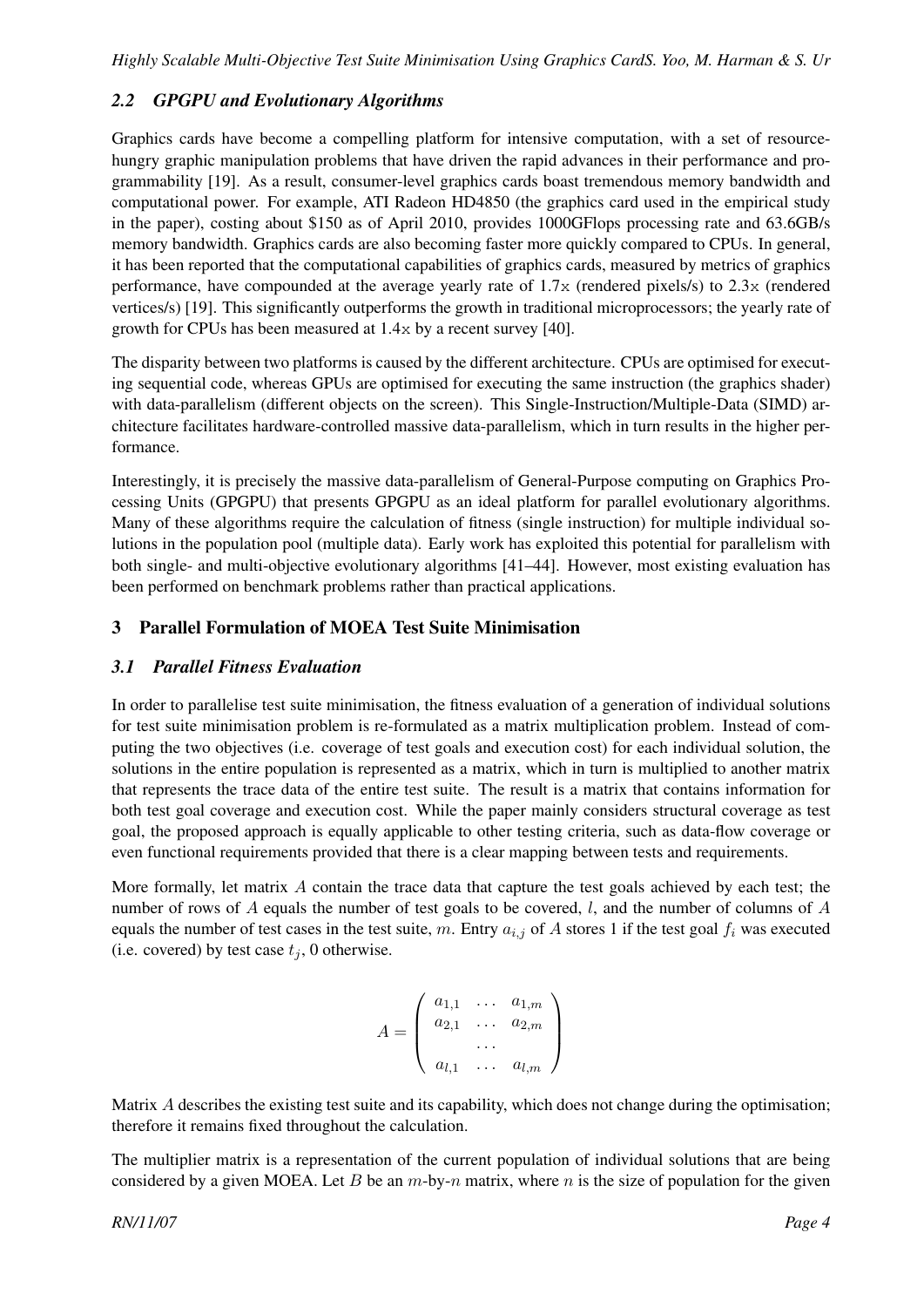MOEA. Entry  $b_{i,k}$  of B stores 1 if test case  $t_i$  is selected by the individual  $p_k$ , 0 otherwise.

$$
B = \left(\begin{array}{cccc} b_{1,1} & \dots & b_{1,n} \\ b_{2,1} & \dots & b_{2,n} \\ \dots & \dots \\ b_{m,1} & \dots & b_{m,n} \end{array}\right)
$$

The fitness evaluation of the entire generation is performed by the matrix multiplication of  $C = A \times B$ . Matrix C is a l-by-n matrix; entry  $c_{i,k}$  of C denotes the number of times test goal  $f_i$  was covered by different test cases that had been selected by the individual  $p_k$ .

#### *3.2 Cost and Coverage*

In order to incorporate the execution cost as an additional objective to MOEA, the basic reformulation in Section 3.1 is extended with an extra row in matrix A. The new matrix, A', is an  $l + 1$  by m matrix and contains the cost of each individual test case in the last row:

$$
A' = \left( \begin{array}{ccc} a_{1,1} & \dots & a_{1,m} \\ a_{2,1} & \dots & a_{2,m} \\ \dots & \dots & \dots \\ a_{l,1} & \dots & a_{l,m} \\ cost(t_1) & \dots & cost(t_m) \end{array} \right)
$$

The extra row in A' results in an additional row in C' which equals to  $A' \times B$ :

$$
C' = \left(\begin{array}{cccc} c_{1,1} & \cdots & c_{1,n} \\ c_{2,1} & \cdots & c_{2,n} \\ \cdots & \cdots & \cdots \\ c_{l,1} & \cdots & c_{l,n} \\ cost(p_1) & \cdots & cost(p_n) \end{array}\right)
$$

By definition, an entry  $c_{l+1,k}$  in the last row in C' is defined as follows:

$$
c_{l+1,k} = \sum_{j=1}^{m} a_{l+1,j} \cdot b_{j,k} = \sum_{j=1}^{m} cost(t_j) \cdot b_{j,k}
$$

That is,  $c_{l+1,k}$  equals the sum of costs of all test cases selected by individual solution  $p_k$ , i.e.  $cost(p_k)$ . Similarly, after the multiplication, the  $k$ -th column of matrix  $C'$  contains the coverage of test goals achieved by individual solution  $p_k$ . However, this information needs to be summarised into a percentage coverage, using a step function  $f$  as follows:

$$
coverage(p_k) = \frac{\sum_{i=1}^{m} f(c_k)}{m}
$$

$$
f(x) = \begin{cases} 1 & (x > 0) \\ 0 & \text{otherwise} \end{cases}
$$

While the cost objective is calculated as a part of the matrix multiplication, the coverage of test goals requires a separate step to be calculated. However, coverage calculation is also of highly parallel nature because each column can be independently summarised and, therefore, can take the advantage of GPGPU architecture by running  $n$  threads.

*RN/11/07 Page 5*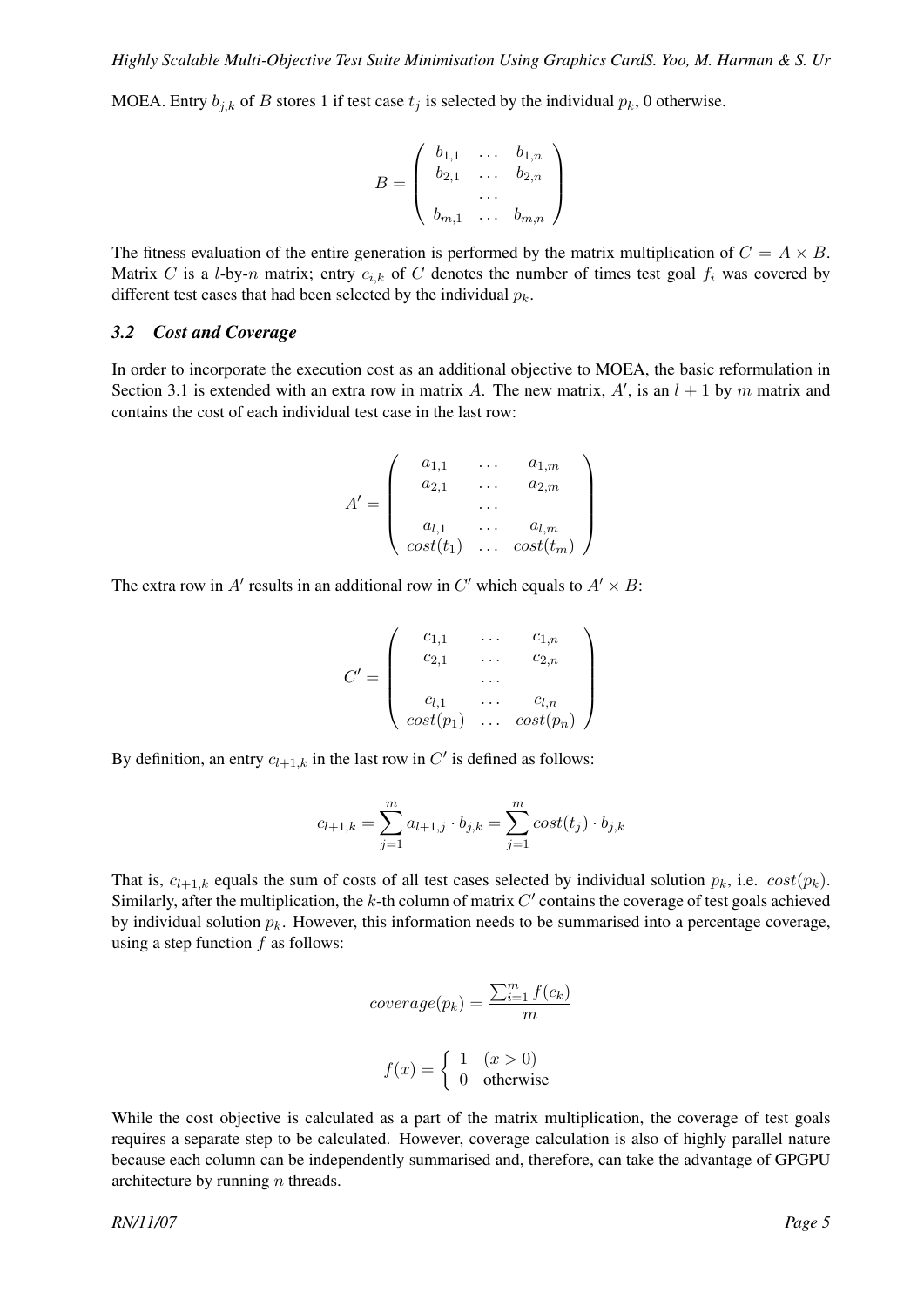*Highly Scalable Multi-Objective Test Suite Minimisation Using Graphics CardS. Yoo, M. Harman & S. Ur*

# 4 Algorithms

This section presents the parallel fitness evaluation components for CPU and GPU and introduces the MOEAs that are used in the paper.

### *4.1 Parallel Matrix Multiplication Algorithm*

Matrix multiplication is inherently parallelisable as the calculation for individual entry of the product matrix does not depend on the calculation of any other entry. Algorithm 1 shows the pseudo-code of the parallel matrix multiplication algorithm using the matrix notation in Section 3.

Algorithm 1: Pseudo-code for Parallel Matrix Multiplication **Input:** The thread id, tid, an array to store an  $l + 1$  by m matrix, A, an array to store an m by n array, B, the width of matrix A,  $w_A$  and the width of matrix B,  $w_B$ **Output:** An array to store an  $l + 1$  by n matrix, C  $MATMULT(tid, A, B, w<sub>A</sub>, w<sub>B</sub>)$ (1)  $x \leftarrow tid \mod w_A$ (2)  $y \leftarrow tid \div w_A$  $(3)$   $v \leftarrow 0$ (4) for  $k = 0$  to  $w_A - 1$ (5)  $v \leftarrow v + A[y * w_A + k] * B[k * w_B + x]$ (6)  $C'[y*w_B + x] \leftarrow v$ 

Algorithm 1 uses one thread per an element of matrix C', resulting in a total of  $(l+1)\cdot n$  threads. Each thread is identified with an unique thread id, tid. Given a thread id, Algorithm 1 calculates the corresponding element of the resultring matrix,  $C'_{y,x}$  given the width of matrix  $A$ ,  $w_A(y = tid \div w_A, x = tid \mod w_A)$ .

### *4.2 Coverage Collection Algorithm*

After the matrix-multiplication is finished using Algorithm 1, the coverage information is collected using a separate algorithm whose pseudo-code is shown in Algorithm 2. Unlike Algorithm 1, the coverage collection algorithm only requires  $n$  threads, i.e. one thread per a column in matrix  $C'$ .

The loop in Line (3) and (4) counts the number of structural elements that have been executed by the individual solution  $p_{tid}$ . The coverage is calculated by dividing this number with the total number of structural elements that need to be covered.

Algorithm 2: Pseudo-code for Parallel Coverage Collection Algorithm

Input: The thread id, tid, an array containing the result of matrix-multiplication,  $C'$ , the width of matrix A,  $w_A$  and the height of matrix A,  $h_A$ 

**Output:** An array containing the coverage achieved by each individual solution, *coverage* 

COLLECTCOVERAGE(tid,  $C'$ ,  $w_A$ ,  $h_A$ )

$$
(1) e \leftarrow 0
$$

(2) for  $k = 0$  to  $w_A - 1$ 

- (3) if  $C'[k*w_A + tid] > 0$  then  $e \leftarrow e + 1$
- (4) coverage[tid]  $\leftarrow e/h_A$

While coverage information requires a separate collection phase, the sum of costs for each individual solution has been calculated by Algorithm 1 as a part of the matrix multiplication following the extension in Section 3.2.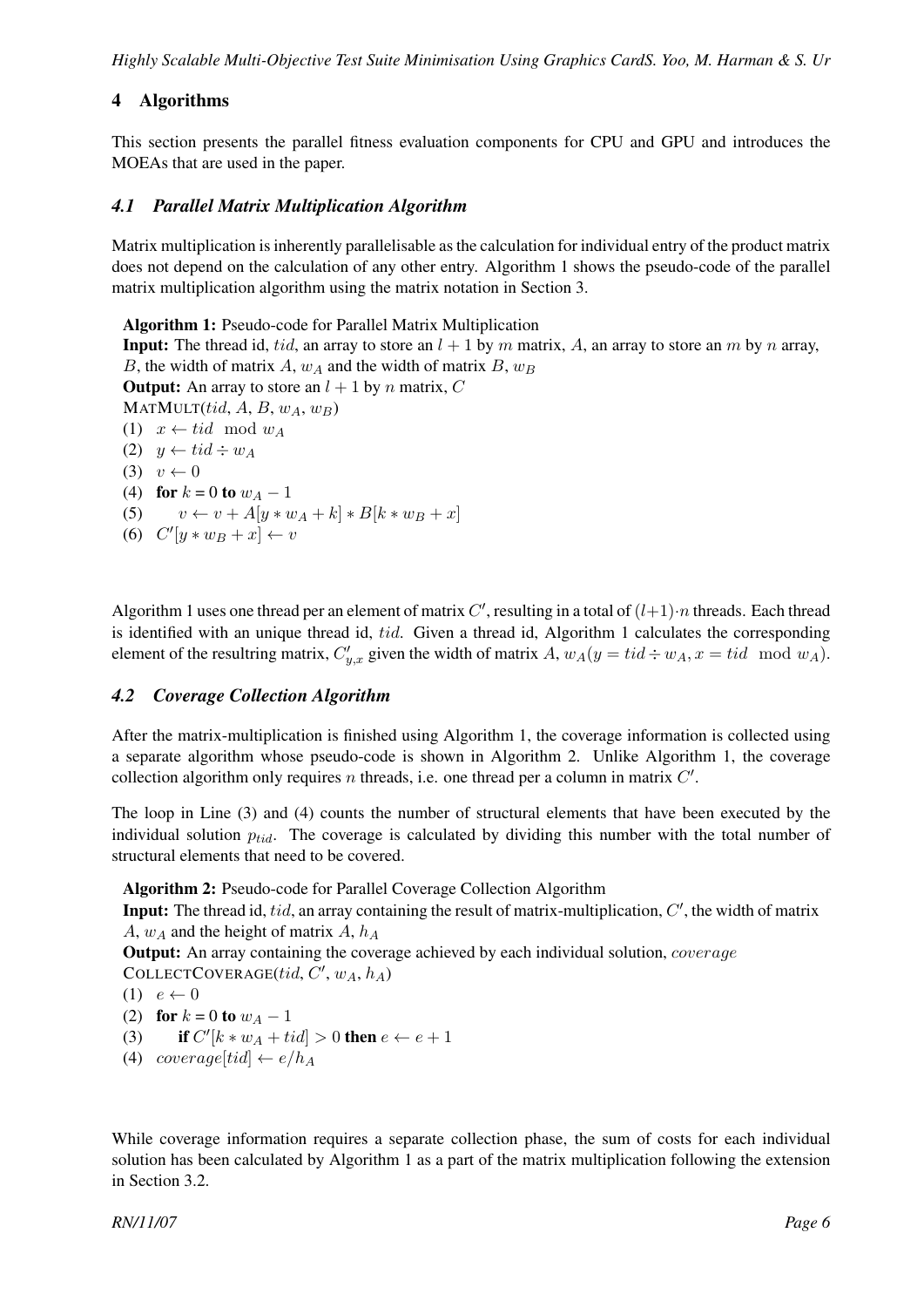# *4.3 Multi-Objective Evolutionary Algorithm*

This paper uses three Multi-Objective Evolutionary Algorithms (MOEAs) in conjunction with the GPGPUbased fitness evaluation component described in Section 4.1 and 4.2: NSGA-II [45], SPEA2 [46] and Two Archive Algorithm [47]. The main difference between these MOEAs lies in the way they promote diversity in the population. NSGA-II uses the concept of *crowding-distance* [45]: intuitively, given a pair of nondominated solutions, the selection operator of NSGA-II gives higher priority to one further away, in the search space, from the rest of the population. SPEA2 uses a density function that is an adaptation of the distance to the k-th nearest neighbour [48] in order to spread the population evenly across the search space. Two Archive algorithm uses two separate archives, one for convergence and the other for diversity: when the diversity archive reaches its size limit, it gets pruned starting with the solution with the shortest distance to other solutions in the archive [47].

All three algorithms solve the test suite minimisation problem by selecting Pareto-optimal subsets of test cases, represented by binary strings that form columns in matrix  $B$  in Section 3.1. Initial population is generated by randomly setting the individual bits of these binary strings so that the initial solutions are randomly distributed in the phenotype space.

| Subject               |              | Program Size<br>(LoC) | Program<br>Description                      |
|-----------------------|--------------|-----------------------|---------------------------------------------|
|                       |              | 188                   | Lexical analyser                            |
|                       | printtokens  |                       |                                             |
|                       | printtokens2 | 199                   | Lexical analyser                            |
|                       | schedule     | 142                   | Priority scheduler                          |
| Siemens Suite         | schedule2    | 142                   | Priority scheduler                          |
|                       | tcas         | 65                    | Aircraft collision avoidance system         |
|                       | totinfo      | 124                   | Statistics computation utility              |
|                       | replace      | 242                   | Pattern matching & substitution tool        |
| European Space Agency | space        | 3,628                 | Array Definition Language (ADL) interpreter |
|                       | flex         | 3,965                 | Lexical analyser                            |
| Unix Utility          | qzip         | 2,007                 | Compression utility                         |
|                       | sed          | 1.789                 | Stream text editor                          |
|                       | bash         | 6.167                 | Unix shell                                  |
| <b>IBM</b> Haifa      | haifa        | $*61.770$             | An IBM middleware system                    |

Table 1: Subject programs used for the empirical study. (\*: for the IBM middleware system, the program size represents the number of functional requirements that need to be *covered*, i.e., tested.)

# 5 Experimental Setup

### *5.1 Research Questions*

This section presents the research questions studied in the paper. RQ1 and RQ2 concern the scalability achieved by the speed-up through the use of GPGPU.

RQ1. Speed–up: what is the speed–up factor of GPU- and CPU-based parallel versions of MOEAs over the untreated CPU-based version of the same algorithms for multi-objective test suite minimisation problem?

RQ2. Correlation: what are the factors that have the highest correlation to the speed–up, and what is the correlation between these factors and the resulting speed–up?

RQ1 is answered by observing the dynamic execution time of the parallel versions of the studied algo-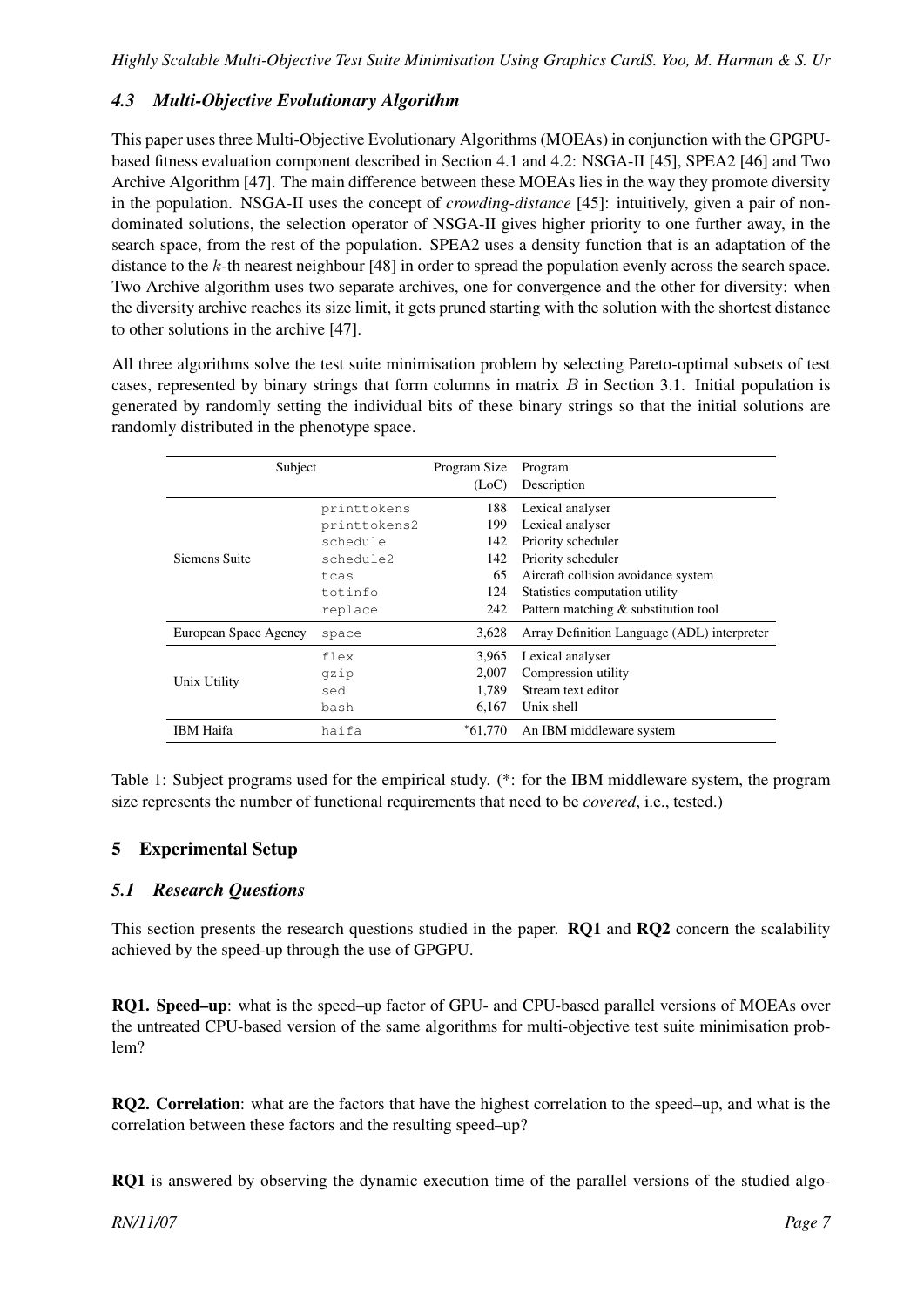rithms as well as the untreated single-threaded algorithms. For RQ2, two factors constitute the size of test suite minimisation problem: the number of test cases in the test suite and the number of test goals in System Under Test (SUT) that need to be covered. The speed–up values measured for RQ1 are statistically analysed to investigate the correlation between the speed–up and these two size factors.

RQ3. Insight: what are the realistic benefits of the scalability that is achieved by the GPGPU approach to software engineers?

RQ3 concerns the practical implications of the speed-up and the following scalability to the practitioners. This is answered by analysing the result of test suite minimisation obtained for a real-world testing problem.

### *5.2 Subjects*

Table 1 shows the subject programs for the empirical study. 12 of the programs and test suites are from Software Infrastructure Repository (SIR) [31]. Table 2 shows the size of test suites for the subject programs. In order to obtain test suites with varying sizes ranging from a few hundred to a few thousand test cases, the study includes multiple test suites for some subject programs. For printtokens and schedule, smaller test suites are coverage-adequate test suites, whereas larger test suites include all the available test cases. To avoid selection bias, four small test suites were randomly selected from each program. In the case of space, SIR contains multiple coverage-adequate test suites of similar sizes; fout test suites were selected randomly.

The subjects also include a large system-level test suite from IBM. For this subject, the coverage is calculated not over structural elements but over functional testing criteria: each of the elements are testing goals that needs to be *ticked* (executed). The test suite contains only 181 test cases, but these test cases are used to check 61,770 testing goals.

| Subject      | No. of       | <b>Test Suite</b> |
|--------------|--------------|-------------------|
|              | Statement    | Size              |
| printtokens  | 188          | *315-319          |
|              | 188          | 4,130             |
| schedule     | 142          | $*224-227$        |
|              | 142          | 2,650             |
| tcas         | 65           | 1,608             |
| totinfo      | 124          | 1,052             |
| schedule2    | 142          | 2,710             |
| flex         | 3,965        | 103               |
| gzip         | 2,007        | 213               |
| space        | 3,628        | $*154-160$        |
| sed          | 1,789        | 370               |
| printtokens2 | 199          | 4,115             |
| replace      | 242          | 5,545             |
| bash         | 6,167        | 1,061             |
| haifa        | $*$ $61,770$ | 181               |

Table 2: Test suites used for the empirical study (\*: for schedule and printtokens, 4 randomly selected, coverage-adequate test suites were considered as well as the complete test suite in SIR. For space, 4 randomly selected, coverage-adequate test suites were considered. \*\*: The studied IBM system contained 61,770 test requirements, which provided coverage information.)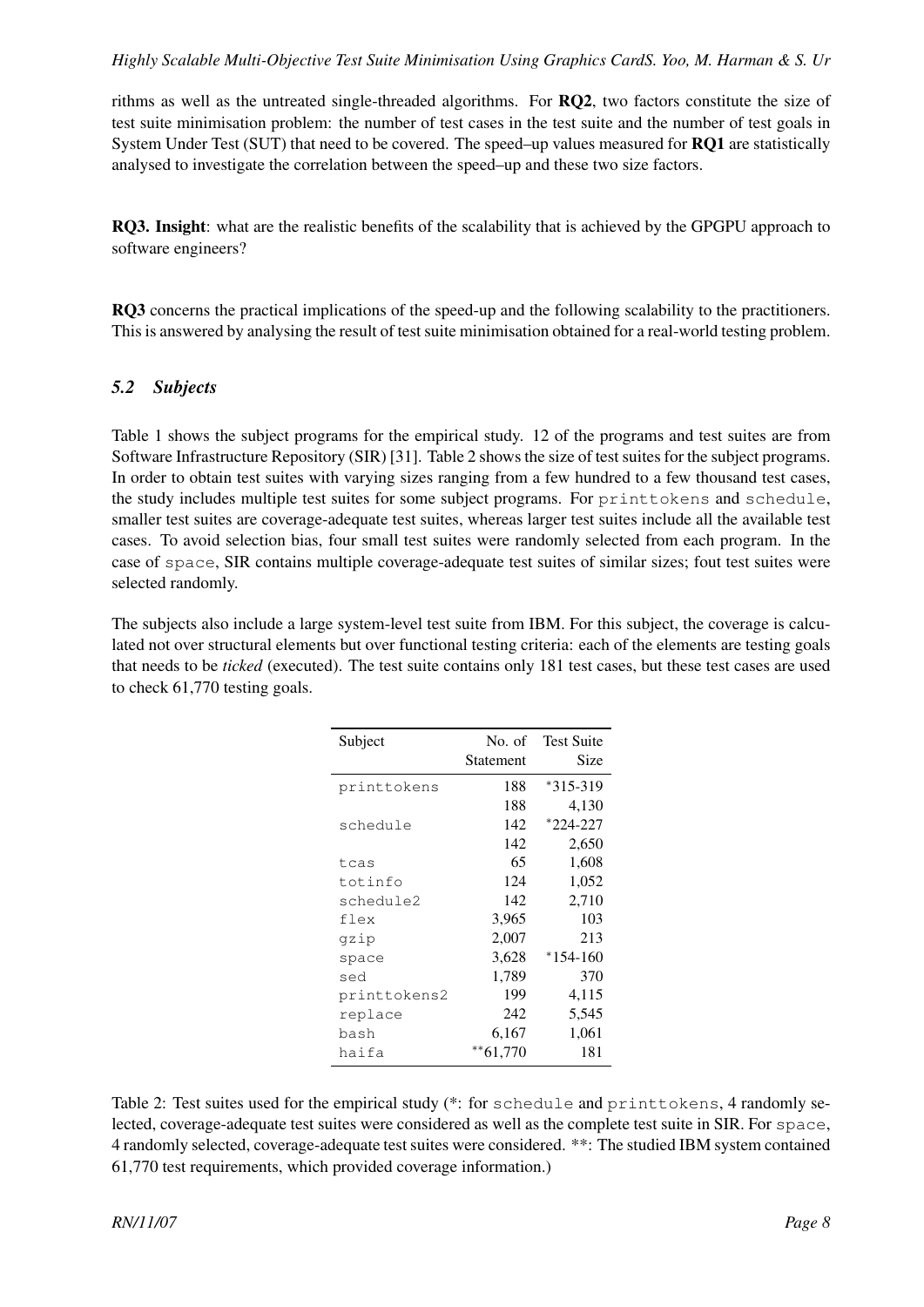# *5.3 Implementation*

The paper uses the open source Java MOEA library, jMetal [49, 50] as a library of untreated versions of MOEAs: NSGA-II and SPEA2 are included in the  $\gamma$ Metal library; Two Archive Algorithm has been implemented using the infrastructure provided by the library. The untreated versions of MOEAs evaluate the fitness of individual solutions in the population one at a time, which incurs method invocations regarding the retrieval of coverage and cost information.

GPGPU-based parallel algorithms uses the OpenCL GPGPU framework using a Java wrapper called JavaCL [51]. CPU-based parallel algorithms uses a parallel programming library for Java called JOMP [52]. JOMP allows parameterised configuration of the number of threads to use.

All three algorithms are configured with population size of 256 following the standard recommendation to set the number of threads to multiples of 32 or 64 [53]. The archive size for SPEA2 and Two Archive Algorithm is set to equal to 256. The stopping criterion for all three algorithms is to reach the maximum number of fitness evaluations, which is set to 64,000, allowing 250 generations to be evaluated.

NSGA-II and SPEA2 uses the binary tournament selection operator. Two Archive algorithm uses the uniform selection operator as described in the original paper [47]: the selection operator first selects one of the two archived with equal probability and then selects one solution from the chosen archive with uniform probability distribution. All three algorithms uses the single-point crossover operator with probability of 0.9 and the single bit-flip mutation operator with the mutation rate of  $\frac{1}{n}$  where *n* is the length of the bitstring (i.e. the number of test goals).

# *5.4 Hardware*

All configurations of MOEAs have been evaluated on a machine with Intel Core i7 CPU (2.8GHz clock speed) and 4GB memory, running Mac OS X 10.6.5. The Java Virtual Machine used to execute the algorithms is Java SE Runtime with version 1.6.0 22. While the CPU employs a quad-core architecture, the use of Hyper-Threading technology [54] enabled it to provide 8 virtual cores. The GPGPU-based versions of MOEAs have been evaluated on an ATI Radeon HD4850 graphics card with 800 stream processors running at 625MHz clock speed and 512MB GDDR3 onboard memory.

# *5.5 Evaluation*

The paper compares three MOEAs, each with seven different variations: the untreated version (hereafter refered to CPU version), the GPGPU version (GPU) and the JOMP-based parallel version with 1, 2, and 4 threads (JOMP $1/2/4$ ). The configuration with one thread is included to observe the speed-up achieved by evaluating the fitness of the entire population using matrix multiplication, instead of evaluating the solutions one by one as in the untreated versions of MOEAs. Any speed–up achieved by JOMP1 versions of over CPU version is, therefore, mainly achieved from the optimisation that gets rid of the method invocation overheads. On the other hand, JOMP1 versions do suffer from thread management overhead.

In total, there are 15 different configurations (three algorithms with five configurations). For each subject test suite, the 15 configurations have been executed 30 times in order to cater for the inherent randomness in dynamic execution time. The observation of algorithm execution time ( $Time_{total}$ ) is broken down to the following three parts:

- Initialisation ( $Time_{init}$ ): the time it takes for the algorithm to initialise the test suite data in a usable form; for example, GPGPU versions of MOEAs need to transfer the test suite data onto the graphics card.
- Fitness Evaluation ( $Time_{fitness}$ ): the time it takes for the algorithm to evaluate the fitness values of different generations during its runtime.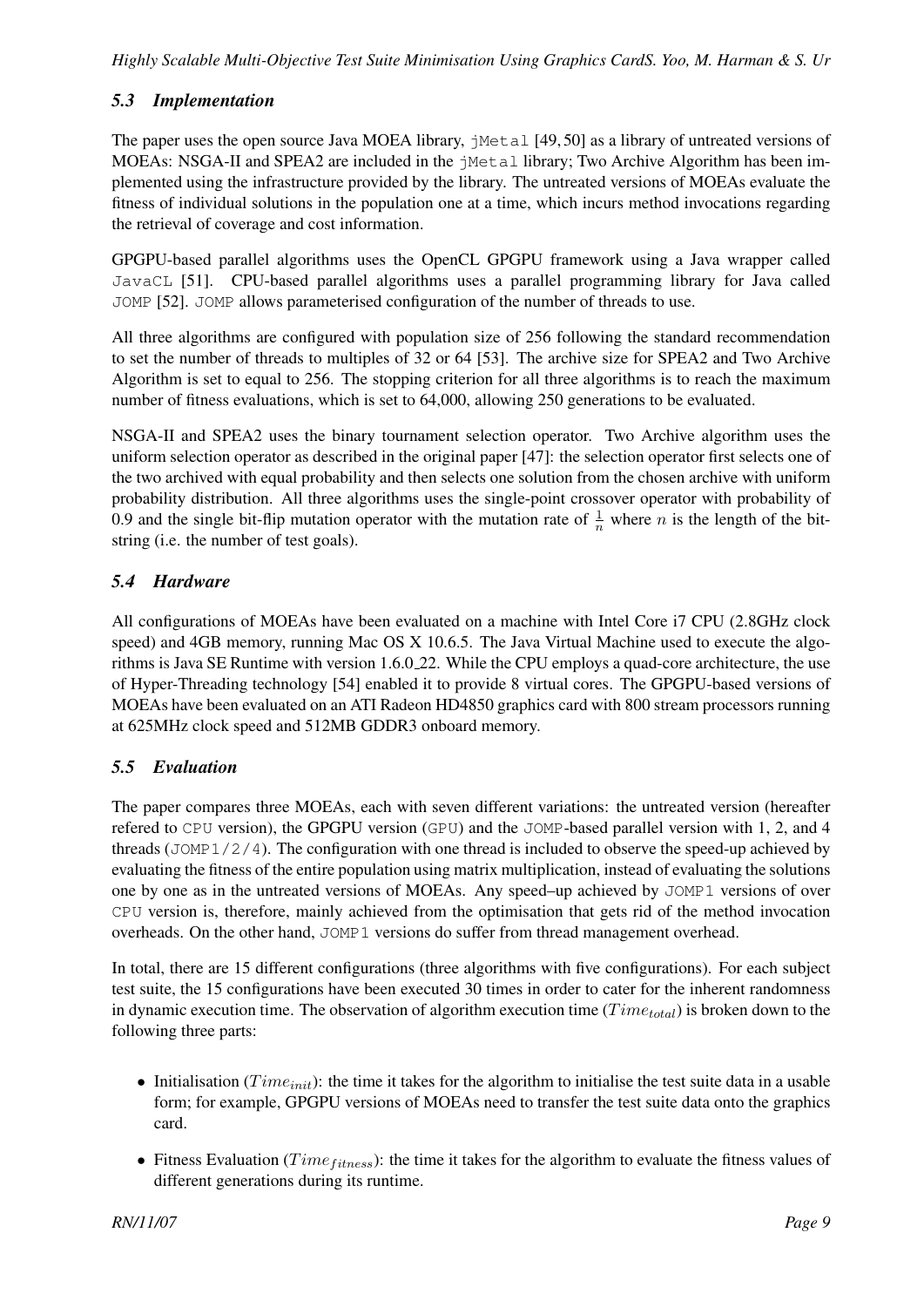

Figure 1: Mean paired speed-ups achieved by combinations of different fitness evaluation methods over the untreated CPU version of each algorithm.

• Remaining ( $Time_{remaining}$ ): the remaining parts of the execution time, most of which is used for archive management, genetic operations, etc.

Execution time is measured using the system clock. The speed-up is calculated by dividing the amount of the time that the CPU version of MOEAs took with the amount of the time parallel versions of MOEAs took.

# 6 Results

This section presents the speed-up measurements of the single-threaded and GPGPU-based approaches and analyses the correlation between the speed-up and problem size.

# *6.1 Speed–up*

Figure 1 presents the mean paired speed–up results of all configurations. The mean paired speed–up values were calculated by dividing the execution time of the untreated version with the corresponding execution time of the parallel version for each of the 30 observations. Table 3, 4 and 5 contain the speed–up data in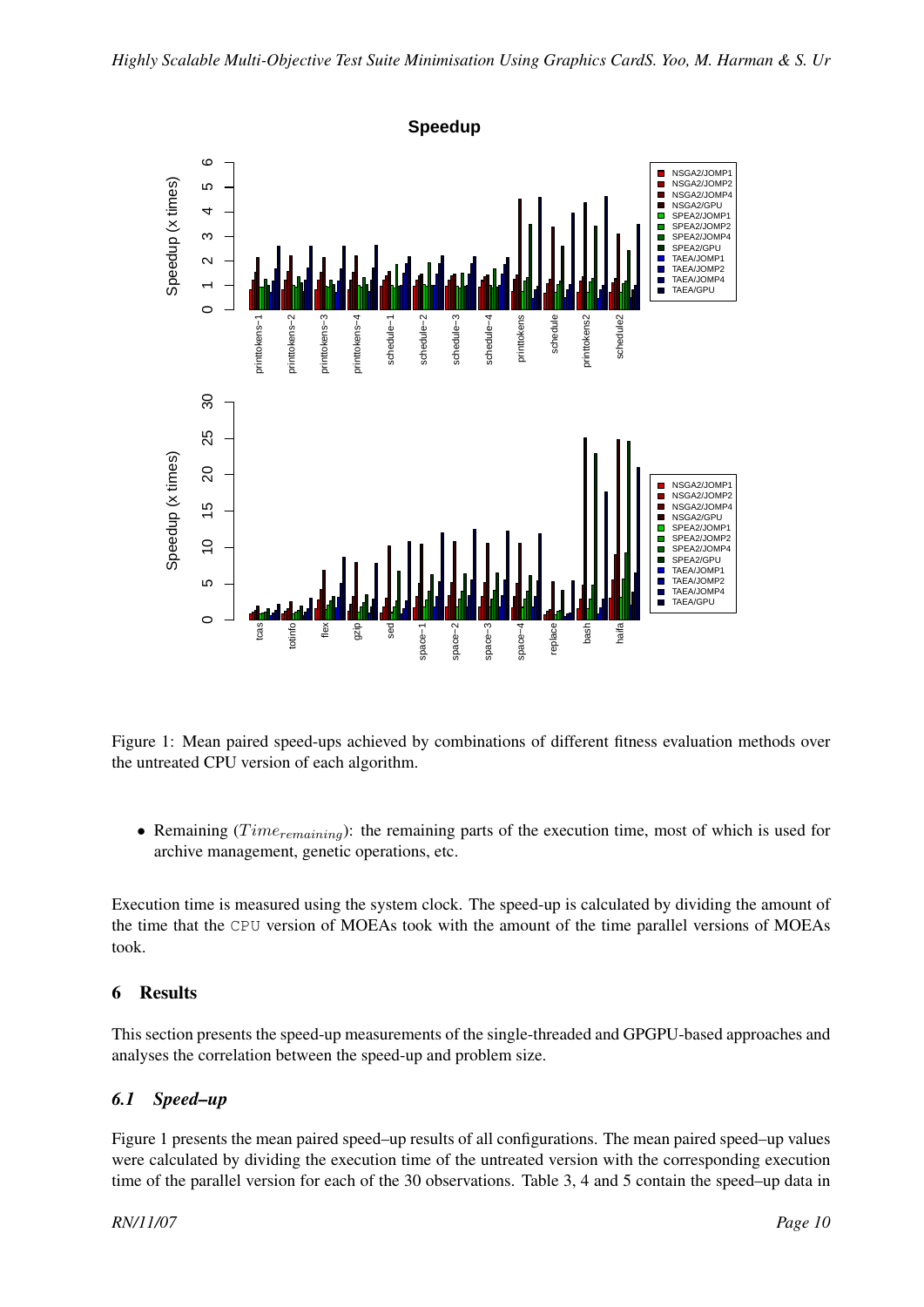| Highly Scalable Multi-Objective Test Suite Minimisation Using Graphics CardS. Yoo, M. Harman & S. Ur |  |  |
|------------------------------------------------------------------------------------------------------|--|--|
|                                                                                                      |  |  |

| Subject       | $S_{JOMP1}$ | $S_{JOMP2}$ | $S_{JOMP4}$ | $S_{GPU}$ |
|---------------|-------------|-------------|-------------|-----------|
| printtokens-1 | 0.83        | 1.21        | 1.54        | 2.14      |
| printtokens-2 | 0.83        | 1.23        | 1.56        | 2.20      |
| printtokens-3 | 0.82        | 1.21        | 1.53        | 2.13      |
| printtokens-4 | 0.84        | 1.22        | 1.54        | 2.19      |
| schedule-1    | 0.97        | 1.22        | 1.40        | 1.56      |
| schedule-2    | 0.96        | 1.22        | 1.41        | 1.46      |
| schedule-3    | 0.96        | 1.22        | 1.39        | 1.45      |
| schedule-4    | 0.95        | 1.20        | 1.37        | 1.43      |
| printtokens   | 0.76        | 1.24        | 1.44        | 4.52      |
| schedule      | 0.69        | 1.08        | 1.26        | 3.38      |
| printtokens2  | 0.72        | 1.18        | 1.37        | 4.38      |
| schedule2     | 0.71        | 1.09        | 1.27        | 3.09      |
| tcas          | 0.84        | 1.10        | 1.30        | 1.94      |
| totinfo       | 0.90        | 1.28        | 1.61        | 2.50      |
| flex          | 1.58        | 2.76        | 4.19        | 6.82      |
| gzip          | 1.19        | 2.15        | 3.31        | 8.00      |
| sed           | 1.02        | 1.87        | 3.04        | 10.28     |
| $space-1$     | 1.77        | 3.22        | 5.10        | 10.51     |
| $space-2$     | 1.86        | 3.34        | 5.19        | 10.88     |
| $space-3$     | 1.80        | 3.27        | 5.16        | 10.63     |
| $space-4$     | 1.76        | 3.25        | 5.12        | 10.54     |
| replace       | 0.73        | 1.23        | 1.44        | 5.26      |
| bash          | 1.54        | 2.90        | 4.87        | 25.09     |
| haifa         | 3.01        | 5.55        | 9.04        | 24.85     |

Table 3: speed–up results for NSGA-II algorithm

more detail, whereas the statistical analysis of the raw information can be obtained from Table 9, 10 and 11 in the appendix.

Overall, the observed paired mean speed–up ranges from 0.47x to over 24.0x times. While the different archive management strategy used by the studied MOEAs make it difficult to compare the execution time result directly (because the different amount of heap usage may affect JVM's performance), it is possible to observe the general trend that the speed–up tends to increase as the problem size grows. The speed–up values below 1.0 show that the overhead of thread management and the additional communication can be detrimental for the problems of relatively smaller sizes. However, as the problem size grows, JOMP1 becomes faster than CPU with all algorithms, indicating that the amount of reduced method call overhead eventually becomes greater thatn the thread management overhead.

With the largest dataset, haifa, the GPU version of NSGA-II reduces the average execution time of CPU version, 1 hour 12 minutes and 27 seconds, into the average of 2 minutes an 54 seconds. The speed–up remains consistently above 3.0x for all three algorithms if the problem size is larger than that of  $f \, \text{lex}, i.e.$ about 400,000 (103 tests  $\times$  3,965 test goals). While this particular results are dependent on the choice of the graphics card that has been used for this experiment, it suggest evidence that, for test suite minimisation problems of realistic sizes, the GPGPU approach can provide a speed–up of at least 3.0x, which answers RQ1.

# *6.2 Correlation*

Regarding RQ2, one important factor that contributes to the level of speed–up is the speed of each individual computational unit in the graphics card. The HD4850 graphics card used in the experiment contains 800 stream processor units that are normally used for the computation of geometric shading. Each of these stream processors execute a single thread of Algorithm 1, of which there exist more than 800. Therefore, if the individual stream processor is as powerful as a single core of the CPU, the absolute upper bound of speed–up would be 800. In practice, the individual stream processor runs with the clock speed of 625MHz, which makes them much slower and, therefore, less powerful than a CPU core. This results in speed–up values lower than 800.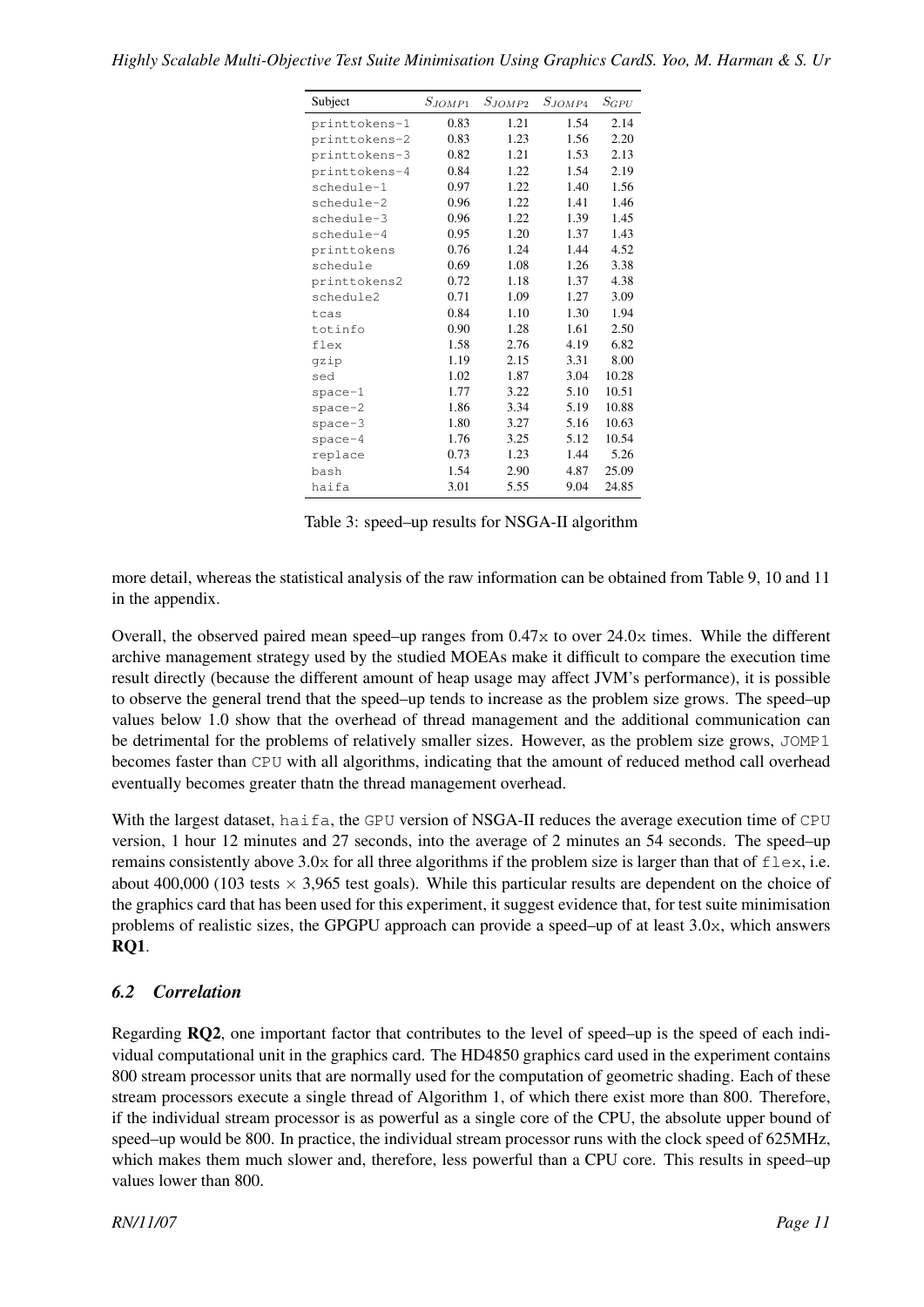| Subject       | $S_{JOMP1}$ | $S_{JOMP2}$ | $S_{JOMP4}$ | $S_{GPU}$ |
|---------------|-------------|-------------|-------------|-----------|
| printtokens-1 | 0.92        | 0.94        | 1.24        | 1.00      |
| printtokens-2 | 1.00        | 0.93        | 1.36        | 1.11      |
| printtokens-3 | 0.97        | 0.93        | 1.23        | 1.03      |
| printtokens-4 | 1.01        | 0.94        | 1.31        | 1.03      |
| schedule-1    | 1.00        | 0.90        | 1.86        | 0.97      |
| schedule-2    | 1.04        | 0.95        | 1.92        | 1.01      |
| schedule-3    | 0.96        | 0.89        | 1.49        | 0.95      |
| schedule-4    | 1.01        | 0.90        | 1.69        | 0.94      |
| printtokens   | 0.76        | 1.17        | 1.33        | 3.49      |
| schedule      | 0.71        | 1.04        | 1.19        | 2.62      |
| printtokens2  | 0.73        | 1.13        | 1.29        | 3.41      |
| schedule2     | 0.73        | 1.06        | 1.19        | 2.44      |
| tcas          | 0.86        | 1.03        | 1.14        | 1.61      |
| totinfo       | 0.91        | 1.16        | 1.35        | 1.97      |
| flex          | 1.48        | 2.05        | 2.69        | 3.22      |
| gzip          | 1.15        | 1.78        | 2.39        | 3.51      |
| sed           | 1.05        | 1.80        | 2.70        | 6.71      |
| $space-1$     | 1.78        | 2.83        | 3.98        | 6.28      |
| $space-2$     | 1.82        | 2.88        | 4.03        | 6.41      |
| $space-3$     | 1.80        | 2.86        | 4.06        | 6.45      |
| $space-4$     | 1.77        | 2.86        | 3.98        | 6.18      |
| replace       | 0.74        | 1.19        | 1.37        | 4.06      |
| bash          | 1.56        | 2.93        | 4.88        | 22.96     |
| haifa         | 3.13        | 5.72        | 9.29        | 24.62     |

| Subject       | $S_{JOMP1}$ | $S_{JOMP2}$ | $S_{JOMP4}$ | $S_{GPU}$ |
|---------------|-------------|-------------|-------------|-----------|
| printtokens-1 | 0.73        | 1.19        | 1.68        | 2.60      |
| printtokens-2 | 0.75        | 1.21        | 1.70        | 2.60      |
| printtokens-3 | 0.73        | 1.18        | 1.66        | 2.61      |
| printtokens-4 | 0.74        | 1.21        | 1.70        | 2.63      |
| schedule-1    | 1.01        | 1.48        | 1.89        | 2.17      |
| schedule-2    | 1.00        | 1.47        | 1.88        | 2.19      |
| schedule-3    | 0.99        | 1.46        | 1.88        | 2.16      |
| schedule-4    | 0.99        | 1.46        | 1.87        | 2.15      |
| printtokens   | 0.47        | 0.82        | 0.98        | 4.58      |
| schedule      | 0.49        | 0.84        | 1.03        | 3.94      |
| printtokens2  | 0.47        | 0.83        | 1.00        | 4.63      |
| schedule2     | 0.50        | 0.84        | 1.01        | 3.49      |
| tcas          | 0.67        | 1.00        | 1.29        | 2.24      |
| totinfo       | 0.68        | 1.09        | 1.54        | 2.99      |
| flex          | 1.71        | 3.17        | 5.12        | 8.69      |
| gzip          | 0.97        | 1.78        | 2.91        | 7.88      |
| sed           | 0.85        | 1.60        | 2.66        | 10.85     |
| $space-1$     | 1.79        | 3.29        | 5.33        | 12.01     |
| $space-2$     | 1.83        | 3.39        | 5.53        | 12.51     |
| $space-3$     | 1.79        | 3.33        | 5.49        | 12.21     |
| $space-4$     | 1.77        | 3.31        | 5.43        | 11.93     |
| replace       | 0.47        | 0.84        | 1.01        | 5.44      |
| bash          | 0.88        | 1.69        | 2.89        | 17.71     |
| haifa         | 2.06        | 3.87        | 6.54        | 20.97     |

Table 5: speed–up results for Two Archive algorithm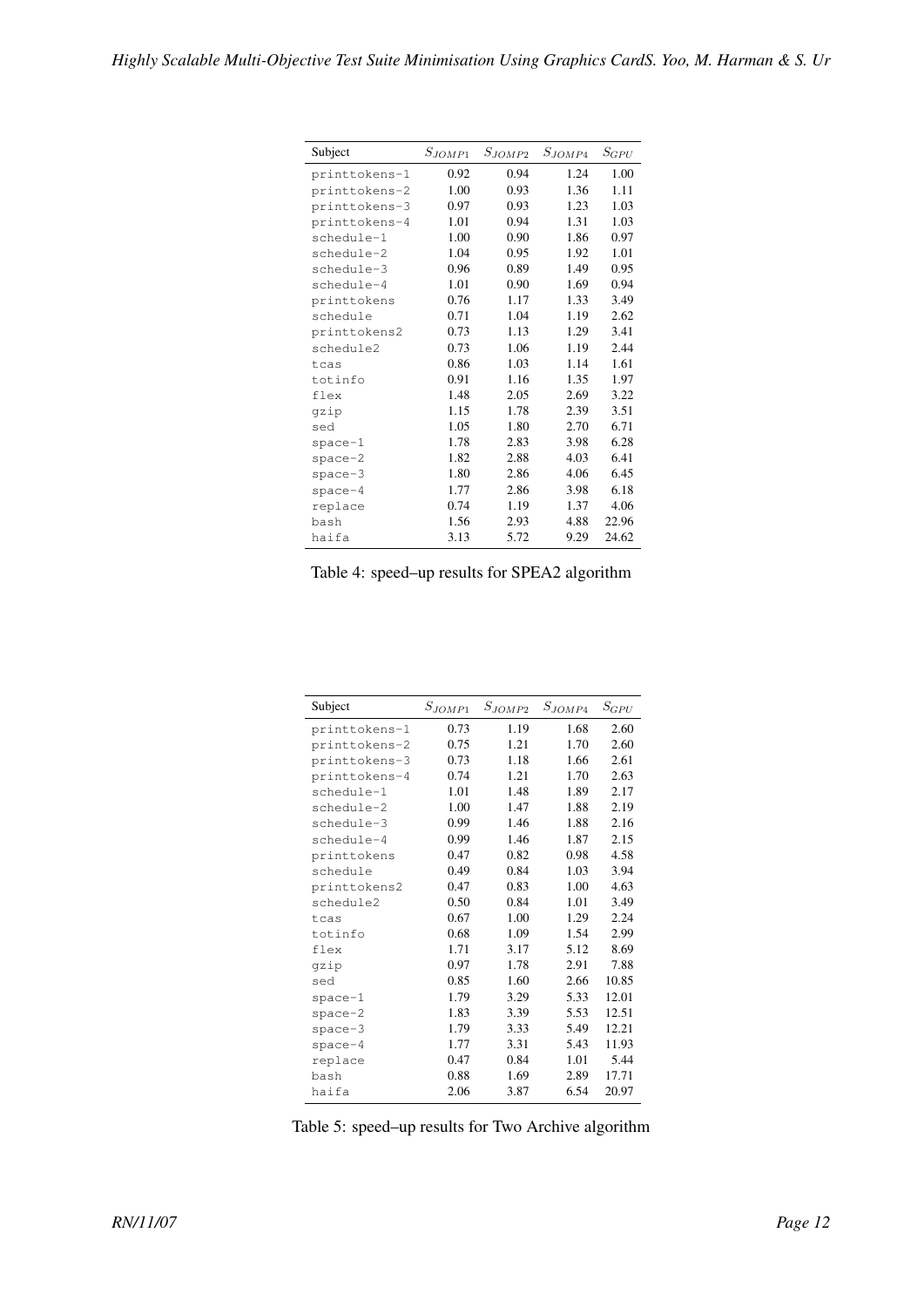| Config       | Model                      | $\alpha$     | β              | $\gamma$      | $R^2$  |
|--------------|----------------------------|--------------|----------------|---------------|--------|
|              | $S_p \sim z$               | 1.56e-07     | $\overline{a}$ | $1.00e + 00$  | 0.4894 |
|              | $S_p \sim \log z$          | 2.01e-01     |                | $-1.34e+00$   | 0.3423 |
| JOMP1        | $S_p \sim l+m$             | 3.27e-05     | $-1.13e-04$    | $1.17e+00$    | 0.7060 |
|              | $S_p \sim \log l + m$      | $2.69e-01$   | $-4.83e-05$    | $-4.79e-01$   | 0.8487 |
|              | $S_p \sim l + \log m$      | $3.12e-05$   | $-1.78e-01$    | $2.15e+00$    | 0.7600 |
|              | $S_n \sim \log l + \log m$ | $2.62e-01$   | $-6.83e-02$    | $-6.15e-02$   | 0.8509 |
|              | $S_p \sim z$               | 3.24e-07     |                | $1.58e+00$    | 0.5009 |
|              | $S_p \sim \log z$          | 4.78e-01     |                | $-4.05e+00$   | 0.4606 |
| JOMP2        | $S_p \sim l+m$             | $6.64e-0.5$  | $-1.82e-04$    | $1.87e+00$    | 0.6367 |
|              | $S_p \sim \log l + m$      | $6.00e-01$   | $-2.84e-0.5$   | $-1.83e+00$   | 0.9084 |
|              | $S_n \sim l + \log m$      | 6.35e-05     | $-3.07e-01$    | $3.58e+00$    | 0.6836 |
|              | $S_p \sim \log l + \log m$ | 5.96e-01     | $-4.04e-02$    | $-1.59e+00$   | 0.9086 |
|              | $S_p \sim z$               | 5.80e-07     |                | $2.15e+00$    | 0.5045 |
|              | $S_p \sim \log z$          | 8.72e-01     |                | $-8.13e+00$   | 0.4814 |
| JOMP4        | $S_n \sim l+m$             | 1.16e-04     | $-3.42e-04$    | $2.70e+0.0$   | 0.6199 |
|              | $S_p \sim \log l + m$      | $1.08e+00$   | $-5.93e-05$    | $-4.00e+00$   | 0.9322 |
|              | $S_p \sim l + \log m$      | 1.11e-04     | $-5.49e-01$    | $5.74e+00$    | 0.6611 |
|              | $S_p \sim \log l + \log m$ | $1.08e + 00$ | $-5.50e-02$    | $-3.72e+00$   | 0.9313 |
|              | $S_p \sim z$               | 2.25e-06     |                | $4.13e+00$    | 0.7261 |
|              | $S_p \sim \log z$          | $3.45e+00$   |                | $-3.66e + 01$ | 0.7178 |
| <b>GPGPU</b> | $S_p \sim l+m$             | $3.62e-04$   | $-1.63e-04$    | $5.33e+00$    | 0.4685 |
|              | $S_p \sim \log l + m$      | $3.53e+00$   | 7.79e-04       | $-1.66e + 01$ | 0.8219 |
|              | $S_p \sim l + \log m$      | $3.62e-04$   | $-1.34e-01$    | $5.98e+00$    | 0.4676 |
|              | $S_n \sim \log l + \log m$ | $3.85e+00$   | $1.69e+00$     | $-2.82e+01$   | 0.8713 |

Table 6: Regression Analysis for NSGA-II

However, within the observed data, the speed–up continues to increase as the problem size grows, which suggests that the graphics card did not reach its full computational capacity. In order to answer RQ2, statistical regression analysis was performed on the correlation between the observed speed–up and the factors that constitute the size of problems.

Three size factors have been analysed for the regression: the number of test goals and the number of test cases are denoted by  $l$  and  $m$  respectively, following the matrix notation in Section 3:  $l$  correlates to the number of threads the GPGPU-version of the algorithm has to execute (as the size of the matrix  $C'$  is *l*-by-n and n is fixed); m correlates to the amount of computation that needs to be performed by a single thread (as each matrix-multiplication kernel computes a loop with  $m$  iterations). In addition to these measurement, another size factor  $z = l \cdot m$  is considered to represent the *perceived* size of the minimisation problem. Factor  $z$  is considered in isolation, whereas  $l$  and  $m$  are considered together; each variable has been considered in its linear form  $(z, l \text{ and } m)$  and logarithmic form  $(\log z, \log l \text{ and } \log m)$ . This results in 6 different combinations of regression models. Table 6, 7 and 8 present the results of regression analysis for three algorithm respectively.

With a few exceptions of very small margins (NSGA-II with JOMP4 and SPEA2 with JOMP1 & JOMP4), the model with the highest  $r^2$  correlation for all versions and configurations is  $S_p = \alpha \log l + \beta \log m + \gamma$ . Figure 2 shows the 3D plot of this model for GPU and JOMP4 configuration for Two Archive algorithm. The observed trend is that the inclusion of  $\log l$  results in higher correlation values, whereas models that use *l* in its linear form tend to result in lowest correlation values. The coefficients for the best-fit regression model for GPU,  $S_p = \alpha \log l + \beta \log m + \gamma$ , can explain why the speed–up results for space test suites are higher than those for test suites with  $z$  values such as tcas, gzip and replace. Apart from bash and haifa, space has the largest number of test goals to cover, i.e. l. Since  $\alpha$  is more than twice larger than  $\beta$ , a higher value of l has more impact to  $S_p$  than m.

Based on the analysis, RQ2 is answered as follows: the observed speed–up shows a strong linear correlation to the log of the number of test goals to cover and the log of the number of test cases in the test suite.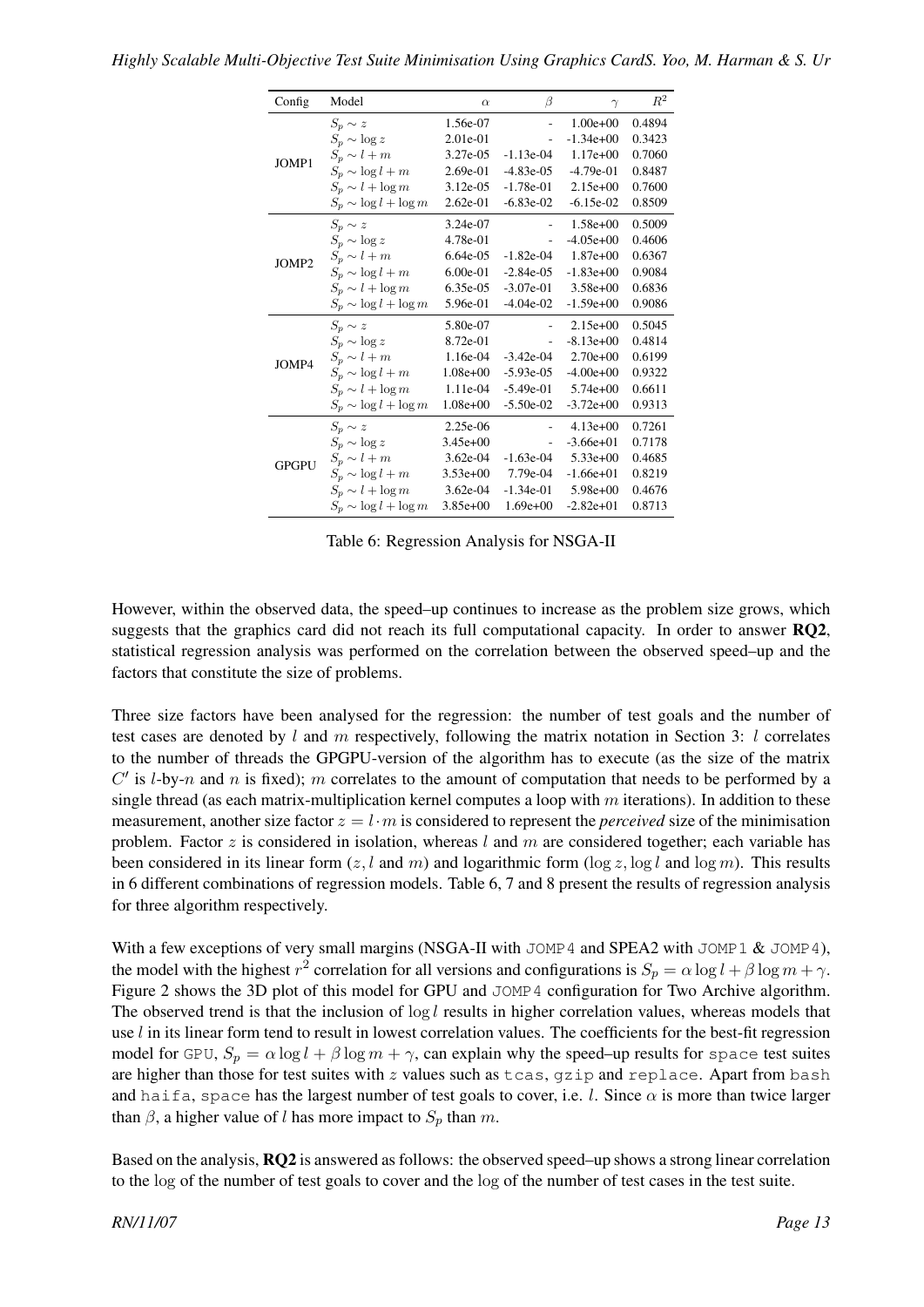| Config       | Model                      | $\alpha$     | β              | $\gamma$     | $\mathbb{R}^2$ |
|--------------|----------------------------|--------------|----------------|--------------|----------------|
|              | $S_p \sim z$               | 1.60e-07     | $\overline{a}$ | $1.03e+00$   | 0.5085         |
|              | $S_p \sim \log z$          | 1.89e-01     |                | $-1.16e+00$  | 0.2988         |
| JOMP1        | $S_p \sim l+m$             | 3.37e-05     | $-1.20e-04$    | $1.21e+00$   | 0.7443         |
|              | $S_p \sim \log l + m$      | 2.58e-01     | $-6.08e-05$    | $-3.57e-01$  | 0.7987         |
|              | $S_p \sim l + \log m$      | $3.23e-05$   | $-1.79e-01$    | $2.19e+00$   | 0.7883         |
|              | $S_p \sim \log l + \log m$ | $2.50e-01$   | $-7.97e-02$    | 1.17e-01     | 0.7982         |
|              | $S_n \sim z$               | 3.67e-07     |                | $1.31e+00$   | 0.6289         |
|              | $S_p \sim \log z$          | 5.31e-01     |                | $-4.94e+00$  | 0.5567         |
| JOMP2        | $S_p \sim l+m$             | 7.41e-05     | $-1.02e-04$    | $1.53e+00$   | 0.6867         |
|              | $S_p \sim \log l + m$      | $6.14e-01$   | 4.59e-05       | $-2.22e+00$  | 0.8656         |
|              | $S_p \sim l + \log m$      | $7.24e-05$   | $-1.78e-01$    | $2.52e+00$   | 0.7031         |
|              | $S_p \sim \log l + \log m$ | $6.30e-01$   | $9.28e-02$     | $-2.85e+00$  | 0.8700         |
|              | $S_p \sim z$               | 6.26e-07     |                | $1.78e+00$   | 0.5504         |
|              | $S_p \sim \log z$          | 7.86e-01     |                | $-7.37e+00$  | 0.3657         |
| JOMP4        | $S_p \sim l+m$             | 1.23e-04     | $-2.40e-04$    | $2.25e+00$   | 0.5965         |
|              | $S_n \sim \log l + m$      | 9.38e-01     | $-2.73e-0.5$   | $-3.44e+00$  | 0.6443         |
|              | $S_n \sim l + \log m$      | $1.20e-04$   | $-3.56e-01$    | $4.19e+00$   | 0.6081         |
|              | $S_p \sim \log l + \log m$ | 9.56e-01     | 3.15e-02       | $-3.78e+00$  | 0.6442         |
|              | $S_p \sim z$               | $2.32e-06$   |                | $2.25e+00$   | 0.8777         |
|              | $S_p \sim \log z$          | $3.12e + 00$ |                | $-3.42e+01$  | 0.6666         |
| <b>GPGPU</b> | $S_p \sim l+m$             | 3.82e-04     | 1.98e-04       | $3.06e + 00$ | 0.5713         |
|              | $S_p \sim \log l + m$      | $3.01e+00$   | 8.99e-04       | $-1.52e+01$  | 0.6657         |
|              | $S_p \sim l + \log m$      | 3.90e-04     | 5.17e-01       | 4.89e-02     | 0.5791         |
|              | $S_p \sim \log l + \log m$ | $3.38e + 00$ | $1.96e+00$     | $-2.88e+01$  | 0.7417         |

Table 7: Regression Analysis for SPEA2

# *6.3 Insights*

Figure 3 shows two possible smoke test scenarios based on the results of CPU and GPU versions of NSGA-II. The solid line represents the scenario based on the GPU version of the algorithm, whereas the dotted line represents the scenario based on the CPU version. The flat segment shows the time each version spends on the optimisation; the curved segment shows the trade-off between time and test coverage. Since the CPU version of NSGA-II takes longer than 60 minutes to terminate, it cannot contribute to any smoke test scenario that requires to finish within 60 minutes. On the other hand, the GPU version allows the tester to consider a subset of tests that can be executed under 30 minutes. If the grey region was wider than Figure 3, the difference between two configuration would have been even more dramatic. This answers RQ3 as follows: a faster execution of optimisation algorithms enables the tester not only to use the algorithms but also to exploit their results more effectively.

The ability to execute a sophisticated optimisation algorithm within a relatively short time allows the tester to consider state-of-the-arts regression testing techniques with greater flexibility, because the cost of the optimisation does not have to be amortised across multiple iterations. Many state-of-arts regression testing techniques require the use of continuously changing sets of testing data, such as recent fault history [26] or the last time a specific test case has been executed [55, 56]. In addition to the use of dynamic testing data, the previous work also showed that repeatedly using the same subset of a large test suite may impair the fault detection capability of the regression testing [57].

### 7 Threats to Validity

Threats to internal validity concern the factors that could have affected the experiment in the paper. While GPGPU architecture has been researched for some time, the commercially available GPGPU frameworks such as CUDA and OpenCL are still in their early stages and, therefore, may contain faults in the implementation. The GPGPU matrix-multiplication routine has been manually tested and validated with additional data apart from the test suites chosen for the empirical study. Regarding the precision of the GPGPUbased calculation, the aim of the paper is to investigate the potential speed–up that can be gained by using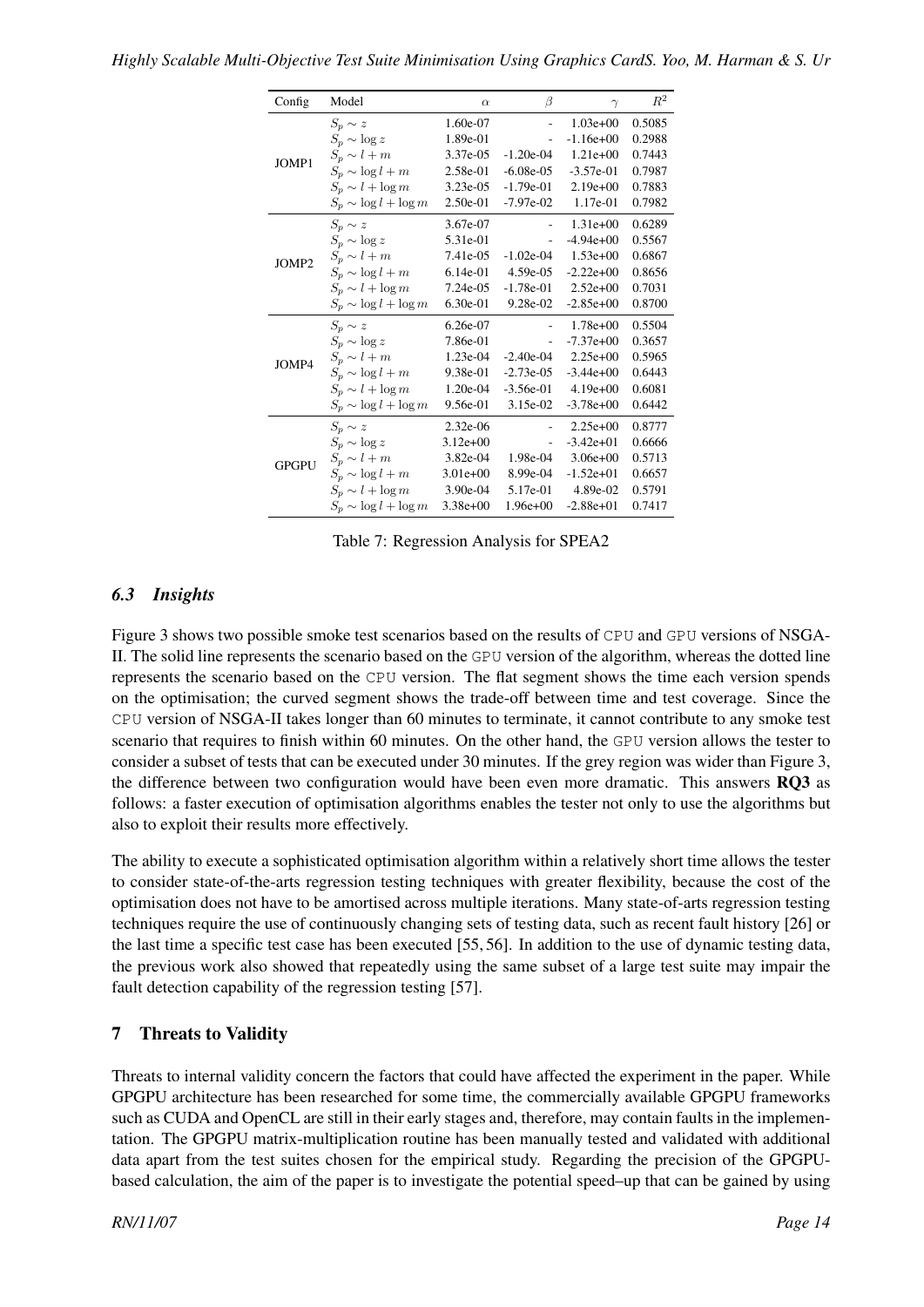| Config       | Model                      | $\alpha$   | β           | $\gamma$     | $R^2$  |
|--------------|----------------------------|------------|-------------|--------------|--------|
|              | $S_p \sim z$               | 7.34e-08   | L,          | $9.35e-01$   | 0.1280 |
|              | $S_p \sim \log z$          | 9.65e-02   | ÷,          | $-1.92e-01$  | 0.0931 |
| JOMP1        | $S_p \sim l+m$             | 1.78e-05   | $-1.74e-04$ | $1.14e+00$   | 0.5412 |
|              | $S_p \sim \log l + m$      | 1.94e-01   | $-1.20e-04$ | $-7.59e-02$  | 0.7637 |
|              | $S_p \sim l + \log m$      | 1.54e-05   | $-2.79e-01$ | $2.68e+00$   | 0.7108 |
|              | $S_p \sim \log l + \log m$ | 1.64e-01   | $-2.01e-01$ | $1.22e+00$   | 0.8350 |
|              | $S_p \sim z$               | 1.60e-07   |             | $1.59e+00$   | 0.1587 |
|              | $S_p \sim \log z$          | 2.57e-01   |             | $-1.45e+00$  | 0.1731 |
| JOMP2        | $S_p \sim l+m$             | 3.72e-05   | $-2.98e-04$ | $1.95e+00$   | 0.4942 |
|              | $S_p \sim \log l + m$      | $4.31e-01$ | $-1.73e-04$ | $-7.67e-01$  | 0.8095 |
|              | $S_n \sim l + \log m$      | 3.27e-05   | $-4.94e-01$ | $4.69e+00$   | 0.6461 |
|              | $S_p \sim \log l + \log m$ | 3.84e-01   | $-3.04e-01$ | $1.22e+00$   | 0.8571 |
|              | $S_p \sim z$               | 3.12e-07   |             | $2.33e+00$   | 0.1865 |
|              | $S_p \sim \log z$          | 5.21e-01   |             | $-3.84e+00$  | 0.2196 |
| JOMP4        | $S_p \sim l+m$             | 6.95e-05   | $-5.20e-04$ | $2.97e+00$   | 0.4990 |
|              | $S_p \sim \log l + m$      | 8.17e-01   | $-2.82e-04$ | $-2.18e+00$  | 0.8556 |
|              | $S_p \sim l + \log m$      | 6.17e-05   | $-8.50e-01$ | $7.69e+00$   | 0.6322 |
|              | $S_p \sim \log l + \log m$ | 7.46e-01   | $-4.77e-01$ | 9.01e-01     | 0.8880 |
|              | $S_p \sim z$               | 1.64e-06   |             | $4.96e + 00$ | 0.5728 |
|              | $S_p \sim \log z$          | $2.79e+00$ | ÷,          | $-2.82e+01$  | 0.7056 |
| <b>GPGPU</b> | $S_p \sim l+m$             | 2.83e-04   | $-3.54e-04$ | $6.02e+00$   | 0.4516 |
|              | $S_p \sim \log l + m$      | $3.05e+00$ | 5.02e-04    | $-1.31e+01$  | 0.9417 |
|              | $S_p \sim l + \log m$      | 2.76e-04   | $-6.36e-01$ | $9.59e+00$   | 0.4620 |
|              | $S_p \sim \log l + \log m$ | $3.21e+00$ | 9.47e-01    | $-1.94e+01$  | 0.9603 |

Table 8: Regression Analysis for Two Archive

**Plot of regression model** 



Figure 2: 3D-plot of regression model  $S_p = \alpha \log l + \beta \log m + \gamma$  for GPGPU(solid line) and JOMP4(dotted line) configurations for Two Archive algorithm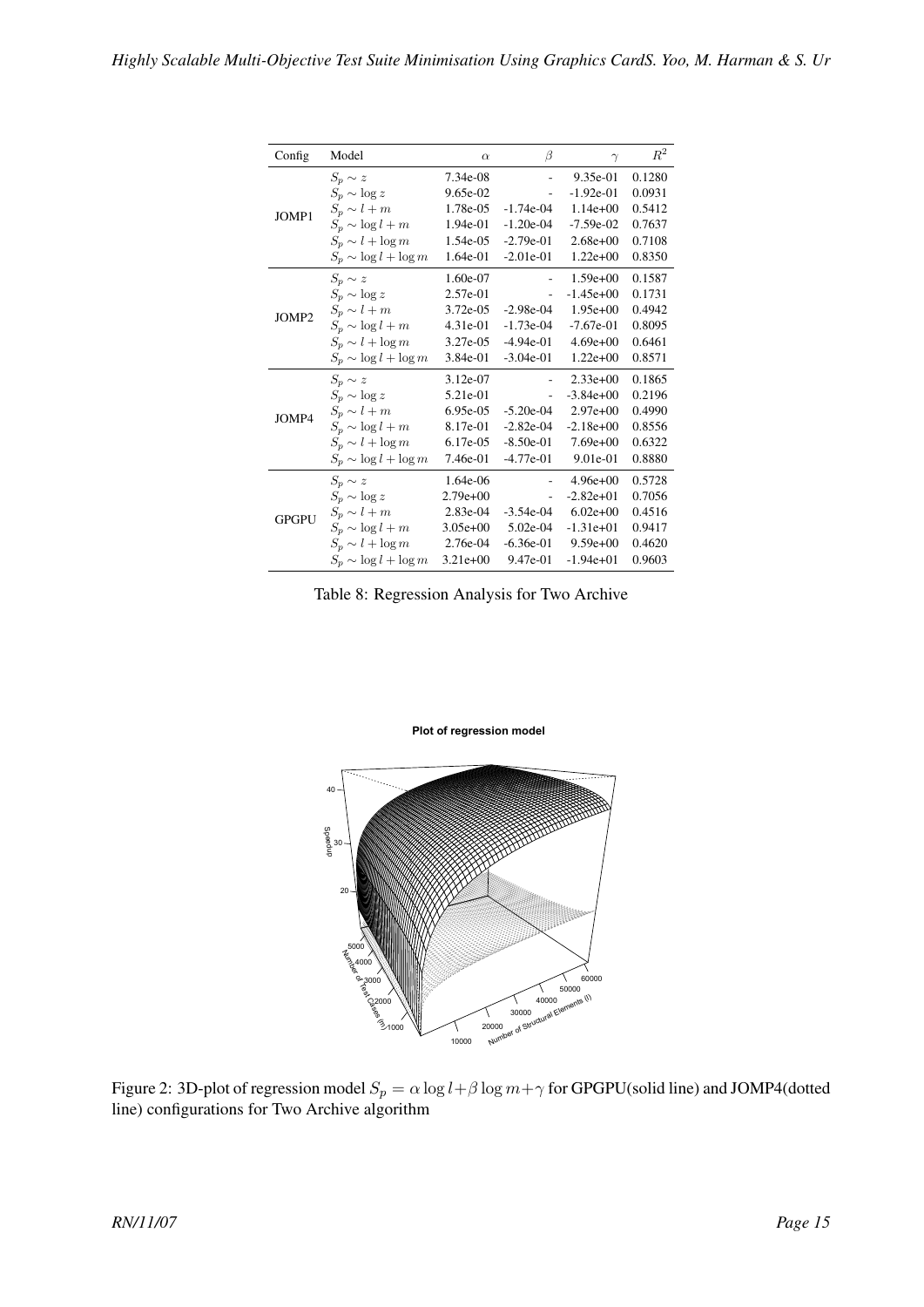

Figure 3: Comparison of smoke test scenarios for IBM System (haifa). The solid line shows the tradeoffs between time and test coverage when GPU version of NSGA-II is used, whereas the dotted line shows that of CPU version. The grey area shows the interesting trade-off that the CPU version fails to exploit within 60 minutes.

GPGPU, rather than to consider the effectiveness of the actual test suite minimisation in the context of regression testing. Therefore, the precision issue does not constitute a major issue for the aim of this study.

Threats to external validity concern any factor that might prevent the generalisation of the result presented by the paper. Since the performance of GPGPU computing is inherently hardware specific, the results reported in the paper may not be reproducible in their exact form using other combinations of hardware components. However, with the advances in graphics card architecture, it is more likely that any reproduction of the same approach with newer graphics card will only improve the speed–up results reported in the paper. It should be also noted that optimising test suite minimisation using evolutionary computation is an inherently ideal candidate for GPGPU computation as the reformulated problem, matrix-multiplication, is highly parallel in nature. Other problems in search-based software engineering may not render themselves as easily as the test suite minimisation problem. However, this issue is universal to any attempts to parallelise a software engineering technique and not specific to GPGPU approach.

Threats to construct validity arises when measurements used in the experiment do not capture the concepts they are supposed to represent. The speed–up calculation was based on the measurements of execution time for both algorithms using system clock, which was chosen because it probably represents the *speed* of a technique best to the end-user. Regarding the measurements of problem size used for the regression analysis, there may exist more sophisticated measurements of test suites and program source code that correlates better with the speed–up. However, both the number of test goals and the number of test cases are probably the most readily available measurements about source code and test suites and provide a reasonable starting point for this type of analysis.

### 8 Related Work

Test suite minimisation aims to reduce the number of tests to be executed by calculating the minimum set of tests that are required to satisfy the given test requirements. The problem has been formulated as the minimal hitting set problem [33], which is NP-hard [38]. Various heuristics for the minimal hitting set problem, or the minimal set cover problem (the duality of the former), have been suggested for the test suite minimisation [33–35, 58]. However, empirical evaluations of these techniques have reported conflicting views on the impact on fault detection capability: some reported no impact [59,60] while others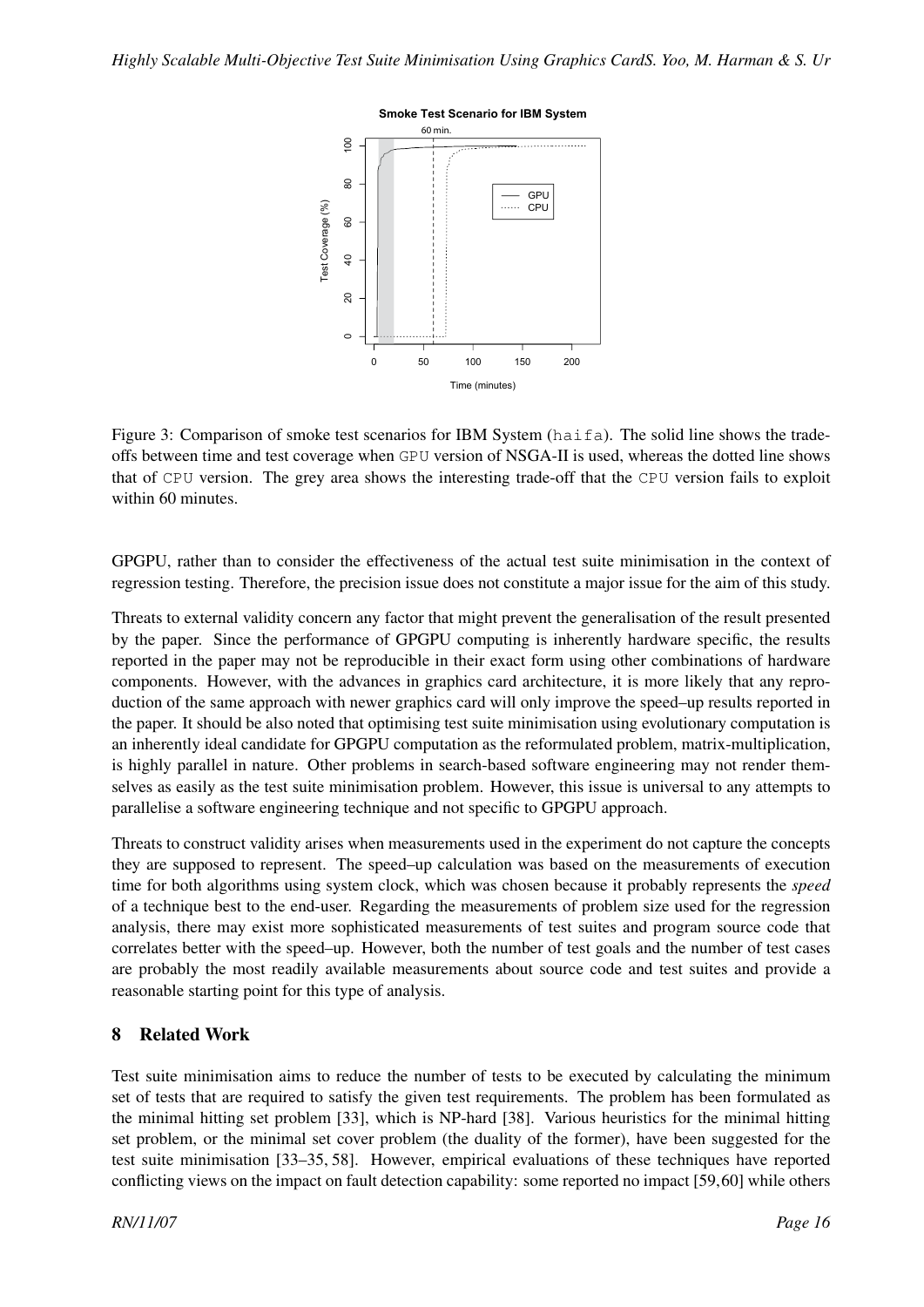reported compromised fault detection capability [32, 61].

One potential reason why test suite minimisation has negative impact on the fault detection capability is the fact that the criterion for minimisation is structural coverage; achieving coverage along may not be sufficient for revealing faults. Recent techniques have used multiple criteria for minimisation [26, 37] or criteria other than structural coverage [62–65]. This paper uses the multi-objective approach based on Multi-Objective Evolutionary Algorithm (MOEA) introduced by Yoo and Harman [26]; this paper also presents the first attempt to parallelise test suite minimisation with sophisticated criteria for scalability.

Population-based evolutionary algorithms are ideal candidate for parallelisation on graphics cards [19] and existing work have shown successful implementations for classical problems. Tsutsui and Fujimoto implemented a single-objective parallel Genetic Algorithm (GA) using GPU for the Quadratic Assignment Problem (QAP) [41]. Wilson and Banzaf have implemented linear Genetic Programming (GP) algorithm on XBox360 game consoles [42]. Langdon and Banzaf have implemented GP for GPU using an SIMD interpreter for fitness evaluation [18]. Wong has shown an implementation of an MOEA on GPU and evaluated the implementation using a suite of benchmark problems [44]. This paper shows that the speed-up achieved by using GPGPU can have a significant impact on the practical scalability of real-world problems by presenting an empirical study of real-world problems.

Despite the highly parallelisable nature of many techniques used in SBSE, few parallel algorithms have been used. Mitchell et al. used a distributed architecture for their clustering tool Bunch [14]. Asadi et al. also used a distributed Server-Client architecture for Concept Location problem [16]. However, both work use a distributed architecture that uses multiple machines; this paper is the first work in SBSE that presents highly affordable parallelism based on GPGPU.

#### 9 Conclusion

This paper presents the first use of GPGPU-based massive parallelism for improving scalability of a regression testing technique based on Search-Based Software Engineering (SBSE). Many algorithms used in SBSE are population-based evolutionary algorithms that are considered to be 'embarrassingly parallel' in nature. The advances in GPGPU architecture and the wide availability of parallelism that follows provides an ideal platform for parallelising and, therefore improving the scalability of these algorithms.

The paper presents an evaluation of the GPGPU-based test suite minimisation for real-world examples that include an industry-scale test suite. The results show that the GPGPU-based optimisation can achieve a speed–up of up to 2100% compared to a single-threaded version of the same algorithm executed on a CPU. Statistical analysis shows that the speed–up correlates to the logarithmic of the problem size, i.e. the size of the program under test and the size of the test suite.

### References

- [1] J. Clark, J. J. Dolado, M. Harman, R. M. Hierons, B. Jones, M. Lumkin, B. Mitchell, S. Mancoridis, K. Rees, M. Roper, and M. Shepperd, "Reformulating software engineering as a search problem," *IEE Proceedings — Software*, vol. 150, no. 3, pp. 161–175, 2003.
- [2] M. Harman, "The current state and future of search based software engineering," in *FOSE '07: 2007 Future of Software Engineering*. Washington, DC, USA: IEEE Computer Society, 2007, pp. 342– 357.
- [3] M. Harman and B. F. Jones, "Search based software engineering," *Information and Software Technology*, vol. 43, no. 14, pp. 833–839, Dec. 2001.
- [4] S. Ali, L. C. Briand, H. Hemmati, and R. K. Panesar-Walawege, "A systematic review of the application and empirical investigation of search-based test-case generation," *IEEE Transactions on Software Engineering*, 2010, to appear.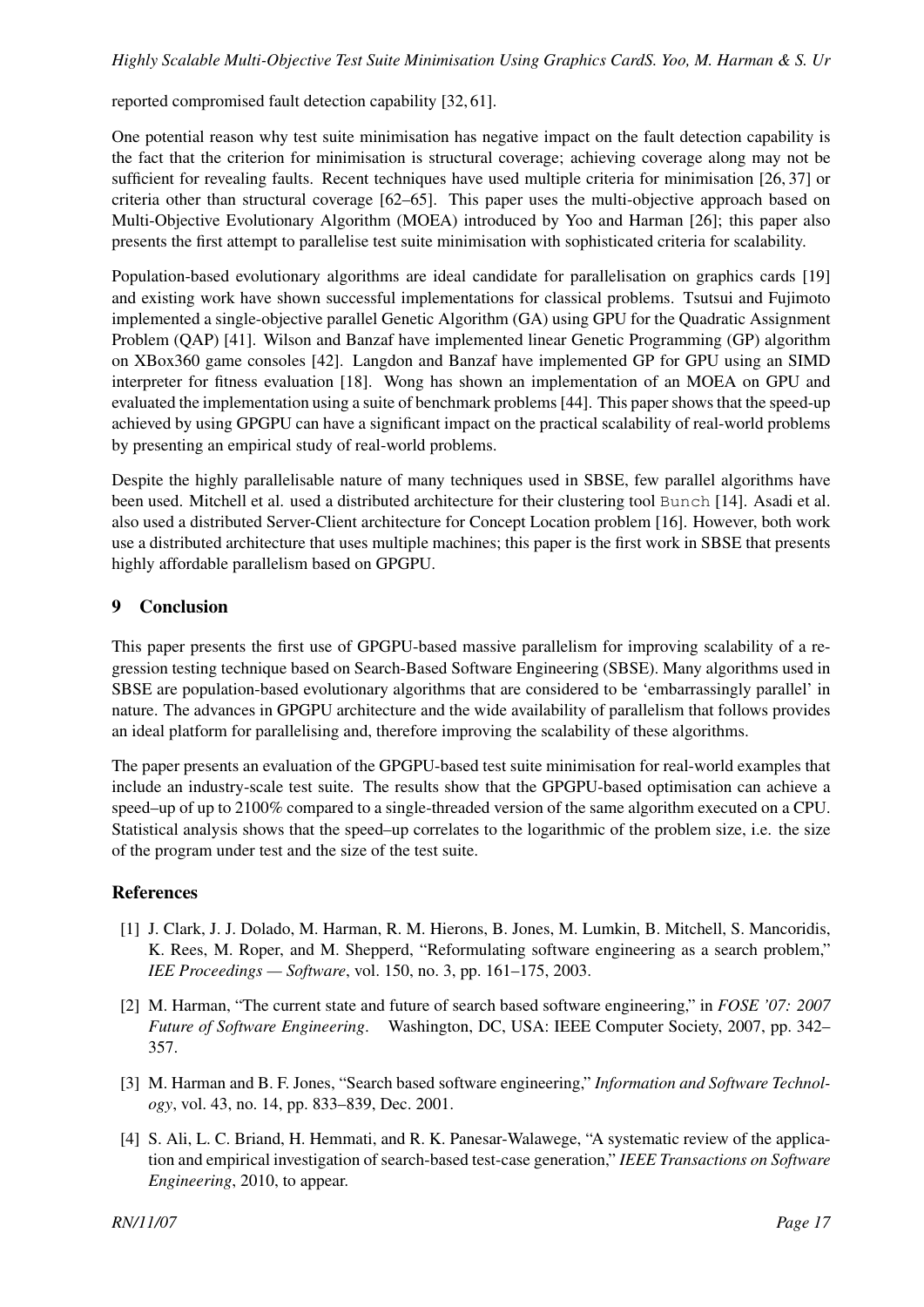- [5] W. Afzal, R. Torkar, and R. Feldt, "A systematic review of search-based testing for non-functional system properties," *Information and Software Technology*, vol. 51, no. 6, pp. 957–976, 2009.
- [6] O. Räihä, "A survey on search-based software design," Department of Computer Science, University of Tampere, Tech. Rep. D-2009-1, 2009. [Online]. Available: http://www.cs.uta.fi/reports/dsarja/D-2009-1.pdf
- [7] M. Harman, S. A. Mansouri, and Y. Zhang, "Search based software engineering: A comprehensive analysis and review of trends techniques and applications," Department of Computer Science, King's College London, Tech. Rep. TR-09-03, April 2009.
- [8] I. Sommerville, *Software Engineering*, 6th ed. Addison-Wesley, 2001.
- [9] R. Pressman, *Software Engineering: A Practitioner's Approach*, 3rd ed. Maidenhead, Berkshire, England, UK.: McGraw-Hill Book Company Europe, 1992, european adaptation (1994). Adapted by Darrel Ince. ISBN 0-07-707936-1.
- [10] J. R. Cordy, "Comprehending reality practical barriers to industrial adoption of software maintenance automation," in *IEEE International Workshop on Program Comprehension (IWPC '03)*. IEEE Computer Society, 2003, pp. 196–206.
- [11] P. Y. K. Chau and K. Y. Tam, "Factors affecting the adoption of open systems: An exploratory study," *MIS Quarterly*, vol. 21, no. 1, 1997.
- [12] G. Premkumar and M. Potter, "Adoption of computer aided software engineering (CASE) technology: An innovation adoption perspective," *Database*, vol. 26, no. 2&3, pp. 105–124, 1995.
- [13] E. Cantu-Paz and D. E. Goldberg, "Efficient parallel genetic algorithms: theory and practice," ´ *Computer Methods in Applied Mechanics and Engineering*, vol. 186, no. 2–4, pp. 221 – 238, 2000.
- [14] B. S. Mitchell, M. Traverso, and S. Mancoridis, "An architecture for distributing the computation of software clustering algorithms," in *IEEE*/*IFIP Proceedings of the Working Conference on Software Architecture (WICSA '01)*. Amsterdam, Netherlands: IEEE Computer Society, 2001, pp. 181–190.
- [15] K. Mahdavi, M. Harman, and R. M. Hierons, "A multiple hill climbing approach to software module clustering," in *IEEE International Conference on Software Maintenance*. Los Alamitos, California, USA: IEEE Computer Society Press, Sep. 2003, pp. 315–324.
- [16] F. Asadi, G. Antoniol, and Y. Guéhéneuc, "Concept locations with genetic algorithms: A comparison of four distributed architectures," in *Proceedings of*  $2^{nd}$  *International Symposium on Search based Software Engineering (SSBSE 2010)*. Benevento, Italy: IEEE Computer Society Press, 2010, p. To Appear.
- [17] Y. Zhang, "SBSE repository," www.sebase.org/sbse/publications/repository.html. Accessed June 6<sup>th</sup> 2010.
- [18] W. B. Langdon and W. Banzhaf, "A SIMD interpreter for genetic programming on GPU graphics cards," in *Proceedings of the 11th European Conference on Genetic Programming, EuroGP 2008*, ser. Lecture Notes in Computer Science, M. O'Neill, L. Vanneschi, S. Gustafson, A. I. Esparcia Alcazar, I. De Falco, A. Della Cioppa, and E. Tarantino, Eds., vol. 4971. Naples: Springer, 26-28 March 2008, pp. 73–85.
- [19] J. D. Owens, D. Luebke, N. Govindaraju, M. Harris, J. Krüger, A. E. Lefohn, and T. J. Purcell, "A survey of general-purpose computation on graphics hardware," *Computer Graphics Forum*, vol. 26, no. 1, pp. 80–113, 2007.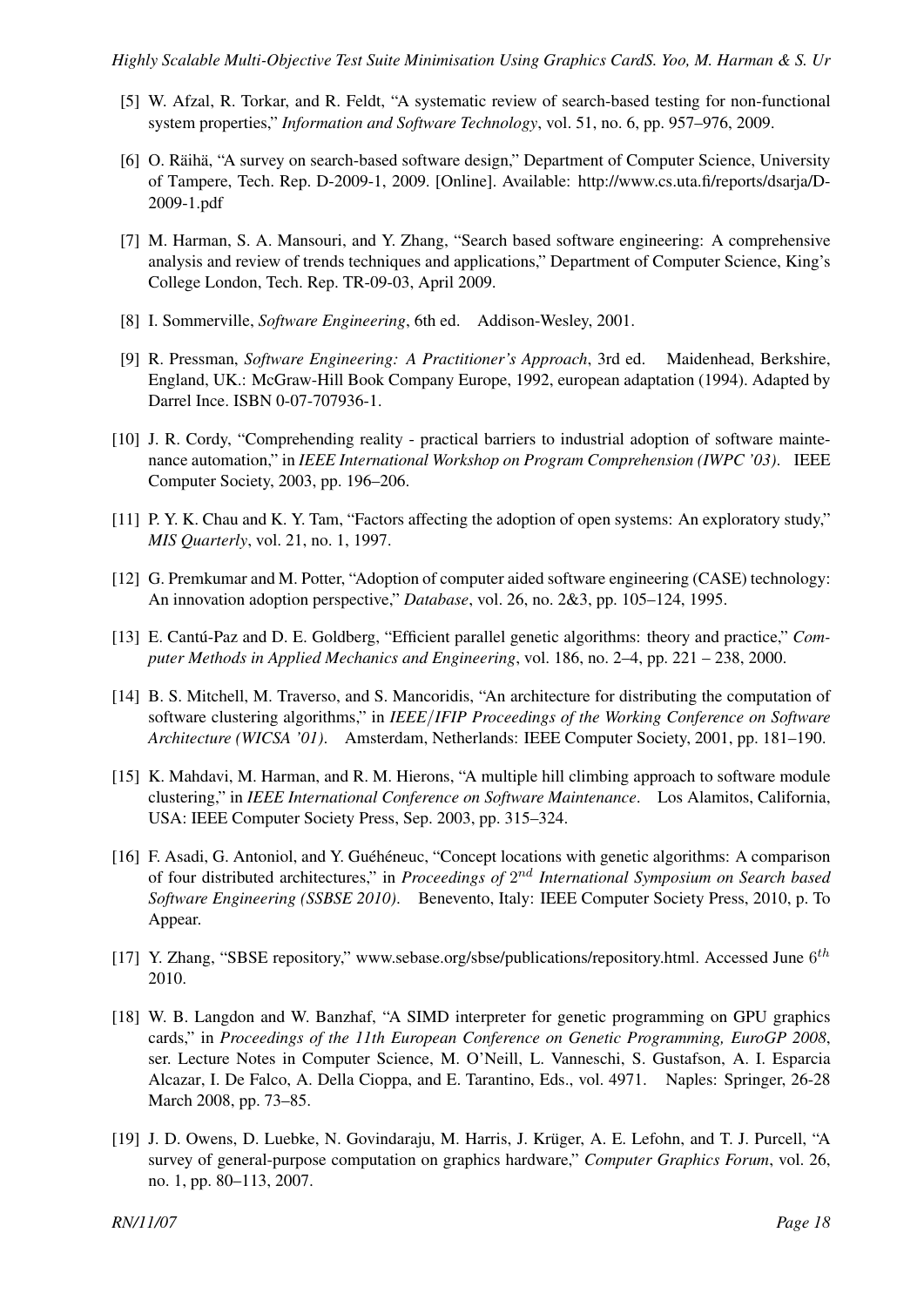- [20] M. Boyer, D. Tarjan, S. T. Acton, and K. Skadron, "Accelerating leukocyte track- ing using cuda: A case study in leveraging manycore coprocessors," in *Proceedings of the 23rd IEEE International Parallel and Distributed Processing Symposium (IPDPS)*, May 2009.
- [21] N. K. Govindaraju, J. Gray, R. Kumar, and D. Manocha, "Gputerasort: High performance graphics coprocessor sorting for large database management," in *ACM SIGMOD*, 2006.
- [22] M. Fahad and A. Nadeem, "A survey of UML based regression testing," *Intelligent Information Processing*, vol. 288, pp. 200–210, 2008.
- [23] M. Harrold and A. Orso, "Retesting software during development and maintenance," in *Frontiers of Software Maintenance (FoSM 2008)*. IEEE Computer Society Press, October 2008, pp. 99–108.
- [24] S. Yoo and M. Harman, "Regression testing minimisation, selection and prioritisation: A survey," *Software Testing, Verification, and Reliability*, vol. *to appear*, 2010.
- [25] E. Engström, P. P. Runeson, and M. Skoglund, "A systematic review on regression test selection techniques," *Information and Software Technology*, vol. 52, no. 1, pp. 14–30, 2009. [Online]. Available: http://dx.doi.org/10.1016/j.infsof.2009.07.001
- [26] S. Yoo and M. Harman, "Pareto efficient multi-objective test case selection," in *Proceedings of International Symposium on Software Testing and Analysis (ISSTA 2007)*. ACM Press, July 2007, pp. 140–150.
- [27] K. R. Walcott, M. L. Soffa, G. M. Kapfhammer, and R. S. Roos, "Time aware test suite prioritization," in *Proceedings of the International Symposium on Software Testing and Analysis (ISSTA 2006)*. ACM Press, July 2006, pp. 1–12.
- [28] Z. Li, M. Harman, and R. M. Hierons, "Search Algorithms for Regression Test Case Prioritization," *IEEE Transactions on Software Engineering*, vol. 33, no. 4, pp. 225–237, 2007.
- [29] J. T. de Souza, C. L. Maia, F. G. de Freitas, and D. P. Coutinho, "The human competitiveness of search based software engineering," in *Proceedings of*  $2^{nd}$  *International Symposium on Search based Software Engineering (SSBSE 2010)*. Benevento, Italy: IEEE Computer Society Press, 2010, p. To Appear.
- [30] M. Hutchins, H. Foster, T. Goradia, and T. Ostrand, "Experiments of the effectiveness of dataflowand controlflow-based test adequacy criteria," in *Proceedings of the 16th International Conference on Software Engineering (ICSE 1994)*. IEEE Computer Society Press, May 1994, pp. 191–200.
- [31] H. Do, S. G. Elbaum, and G. Rothermel, "Supporting controlled experimentation with testing techniques: An infrastructure and its potential impact." *Empirical Software Engineering*, vol. 10, no. 4, pp. 405–435, 2005.
- [32] G. Rothermel, M. Harrold, J. Ronne, and C. Hong, "Empirical studies of test suite reduction," *Software Testing, Verification, and Reliability*, vol. 4, no. 2, pp. 219–249, December 2002.
- [33] M. J. Harrold, R. Gupta, and M. L. Soffa, "A methodology for controlling the size of a test suite," *ACM Transactions on Software Engineering and Methodology*, vol. 2, no. 3, pp. 270–285, 1993.
- [34] T. Chen and M. Lau, "Heuristics towards the optimization of the size of a test suite," in *Proceedings of the 3rd International Conference on Software Quality Management*, vol. 2, 1995, pp. 415–424.
- [35] J. Offutt, J. Pan, and J. Voas, "Procedures for reducing the size of coverage-based test sets," in *Proceedings of the 12th International Conference on Testing Computer Software*. ACM Press, June 1995, pp. 111–123.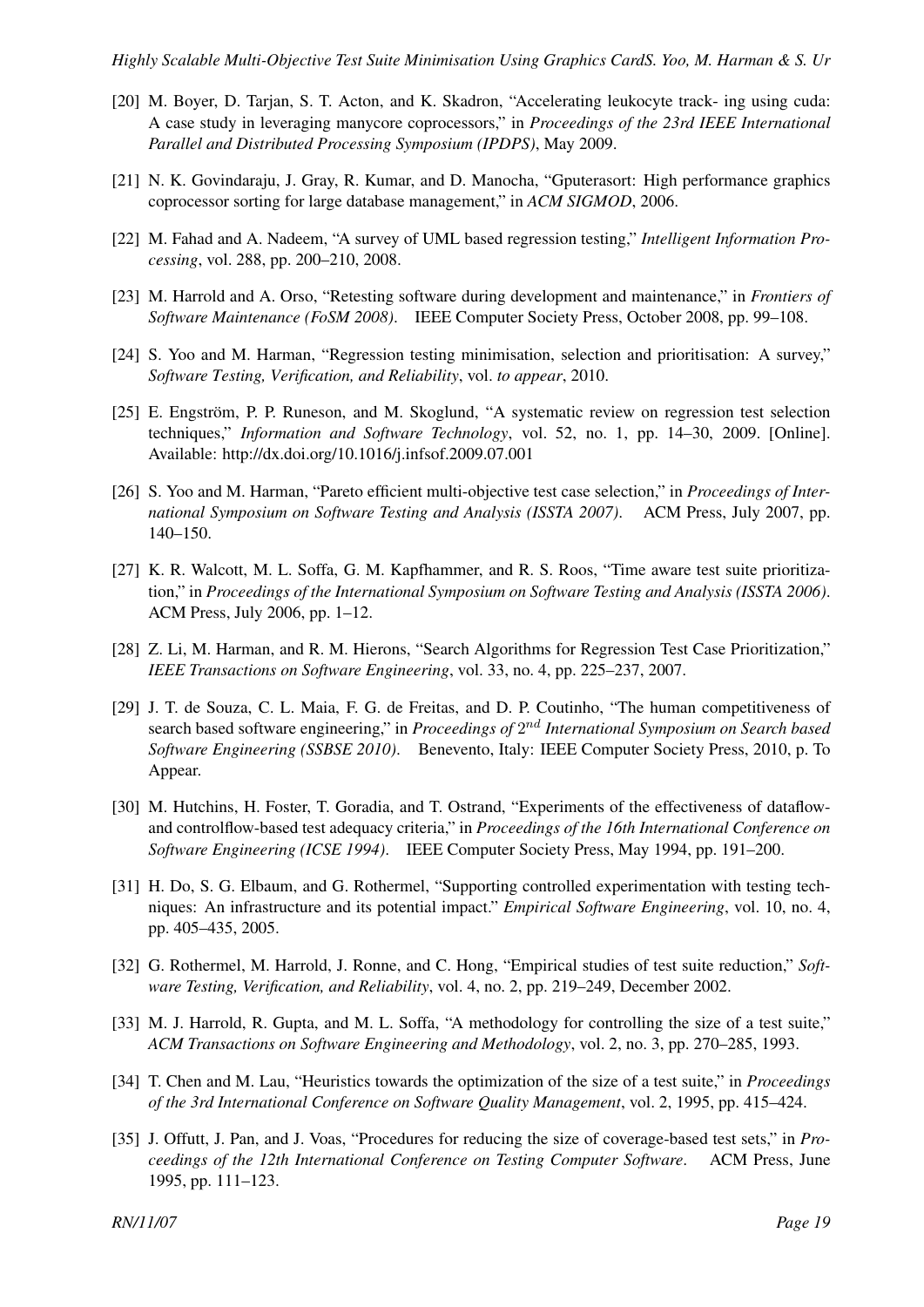- [36] G. Rothermel, M. J. Harrold, J. Ostrin, and C. Hong, "An empirical study of the effects of minimization on the fault detection capabilities of test suites," in *Proceedings of International Conference on Software Maintenance (ICSM 1998)*. Bethesda, Maryland, USA: IEEE Computer Society Press, November 1998, pp. 34–43.
- [37] J. Black, E. Melachrinoudis, and D. Kaeli, "Bi-criteria models for all-uses test suite reduction," in *Proceedings of the 26th International Conference on Software Engineering (ICSE 2004)*. ACM Press, May 2004, pp. 106–115.
- [38] M. R. Garey and D. S. Johnson, *Computers and Intractability: A guide to the theory of NP-Completeness*. New York, NY: W. H. Freeman and Company, 1979.
- [39] C. L. B. Maia, R. A. F. do Carmo, F. G. de Freitas, G. A. L. de Campos, and J. T. de Souza, "A multi-objective approach for the regression test case selection problem," in *Proceedings of Anais do XLI Simposio Brasileiro de Pesquisa Operacional (SBPO 2009) `* , 2009, pp. 1824–1835.
- [40] M. Ekman, F. Warg, and J. Nilsson, "An in-depth look at computer performance growth," *SIGARCH Computer Architecture News*, vol. 33, no. 1, pp. 144–147, 2005.
- [41] S. Tsutsui and N. Fujimoto, "Solving quadratic assignment problems by genetic algorithms with GPU computation: a case study," in *Proceedings of the 11th Annual Conference Companion on Genetic and Evolutionary Computation Conference (GECCO 2009)*. ACM Press, July 2009, pp. 2523–2530.
- [42] G. Wilson and W. Banzhaf, "Deployment of cpu and gpu-based genetic programming on heterogeneous devices," in *Proceedings of the 11th Annual Conference Companion on Genetic and Evolutionary Computation Conference (GECCO 2009)*. New York, NY, USA: ACM Press, July 2009, pp. 2531–2538.
- [43] T.-T. Wong and M. Wong, "Parallel evolutionary algorithms on consumer-level graphics processing unit," in *Parallel Evolutionary Computations*, ser. Studies in Computational Intelligence. Springer Berlin / Heidelberg, 2006, vol. 22, pp. 133–155.
- [44] M. L. Wong, "Parallel multi-objective evolutionary algorithms on graphics processing units," in *Proceedings of the 11th Annual Conference Companion on Genetic and Evolutionary Computation Conference (GECCO 2009)*. New York, NY, USA: ACM Press, July 2009, pp. 2515–2522.
- [45] K. Deb, S. Agrawal, A. Pratab, and T. Meyarivan, "A Fast Elitist Non-Dominated Sorting Genetic Algorithm for Multi-Objective Optimization: NSGA-II," in *Proceedings of the Parallel Problem Solving from Nature Conference*. Springer, 2000, pp. 849–858.
- [46] E. Zitzler, M. Laumanns, and L. Thiele, "SPEA2: Improving the Strength Pareto Evolutionary Algorithm," ETH, Gloriastrasse 35, CH-8092 Zurich, Switzerland, Tech. Rep. 103, 2001.
- [47] K. Praditwong and X. Yao, "A new multi-objective evolutionary optimisation algorithm: The twoarchive algorithm," in *Proceedings of Computational Intelligence and Security, International Conference*, ser. Lecture Notes in Computer Science, vol. 4456, November 2006, pp. 95–104.
- [48] B. W. Silverman, *Density Estimation: for Statistics and Data Analysis*, Chapman and Hall, Eds. London: Chapman and Hall, 1986.
- [49] J. J. Durillo, A. J. Nebro, F. Luna, B. Dorronsoro, and E. Alba, "jMetal: A Java Framework for Developing Multi-Objective Optimization Metaheuristics," Departamento de Lenguajes y Ciencias de la Computación, University of Málaga, E.T.S.I. Informática, Campus de Teatinos, Tech. Rep. ITI-2006-10, December 2006.
- [50] J. Durillo, A. Nebro, and E. Alba, "The jmetal framework for multi-objective optimization: Design and architecture," in *Proceedings of Congress on Evolutionary Computation 2010*, Barcelona, Spain, July 2010, pp. 4138–4325.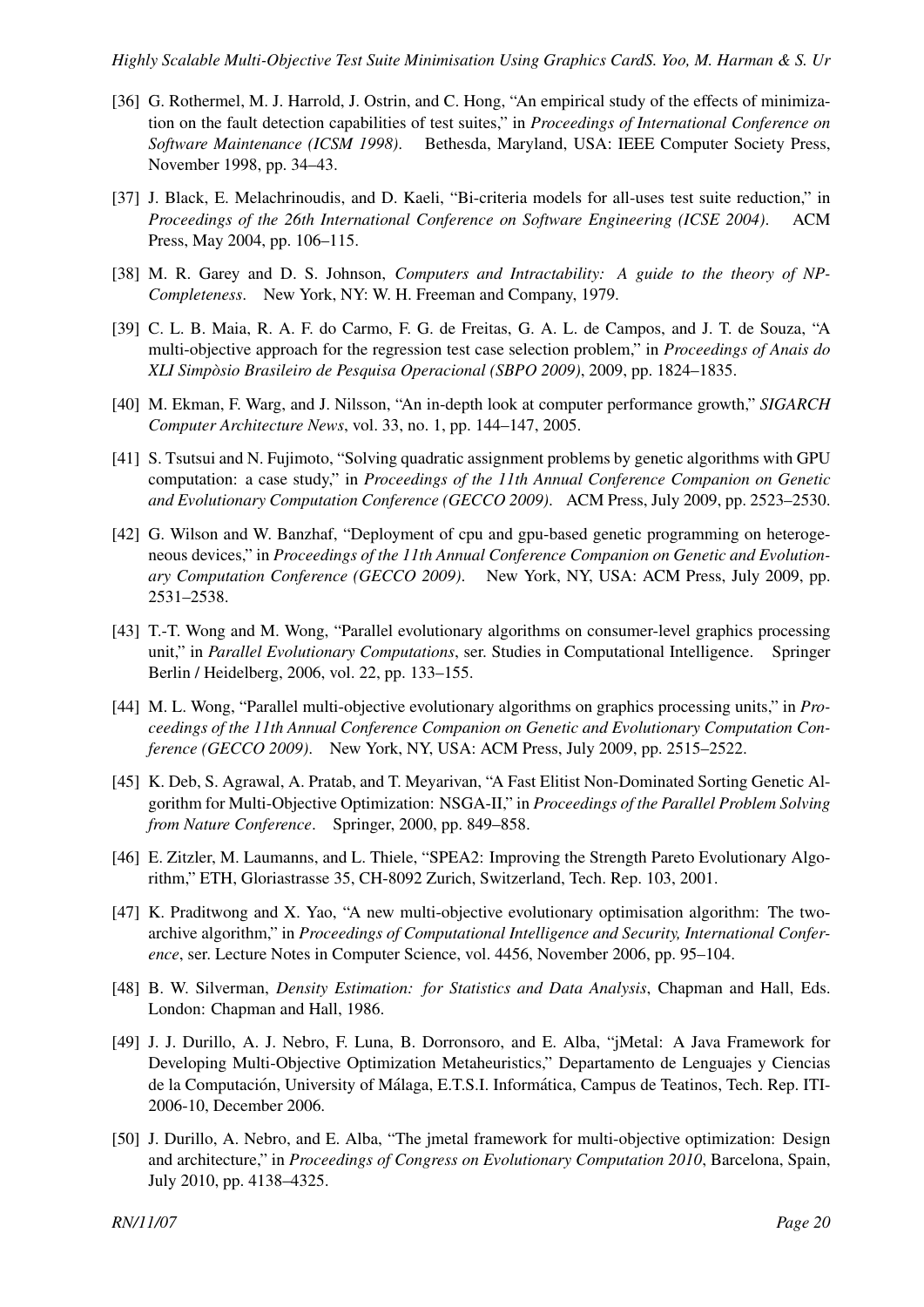- [51] O. Chafik, "JavaCL: opensource Java wrapper for OpenCL library," 2009, code.google.com/p/javacl/. Accessed June  $6^{th}$  2010.
- [52] J. M. Bull, M. D. Westhead, M. E. Kambites, and J. Obrzalek, "Towards openmp for java," in *Proceedings of the 2nd European Workshop on OpenMP*, 2000, pp. 98–105.
- [53] *ATI Stream Computing: OpenCL Programming Guide*. AMD Corporation, August 2010, vol. Rev. 1.05.
- [54] Intel Corporation, "Hyper-threading: http://www.intel.com/info/hyperthreading/."
- [55] J.-M. Kim and A. Porter, "A history-based test prioritization technique for regression testing in resource constrained environments," in *Proceedings of the 24th International Conference on Software Engineering (ICSE 2002)*. ACM Press, May 2002, pp. 119–129.
- [56] E. Engström, P. Runeson, and G. Wikstrand, "An empirical evaluation of regression testing based on fix-cache recommendations," in *Proceedings of the 3rd International Conference on Software Testing Verification and Validation (ICST 2010)*. IEEE Computer Society Press, = 2010, pp. 75–78.
- [57] S. Yoo, M. Harman, and S. Ur, "Measuring and improving latency to avoid test suite wear out," in *Proceedings of the Interntional Conference on Software Testing, Verification and Validation Workshop (ICSTW 2009)*. IEEE Computer Society Press, April 2009, pp. 101–110, best paper award winner; To Appear.
- [58] T. Y. Chen and M. F. Lau, "Dividing strategies for the optimization of a test suite," *Information Processing Letters*, vol. 60, no. 3, pp. 135–141, 1996.
- [59] W. E. Wong, J. R. Horgan, S. London, and A. P. Mathur, "Effect of test set minimization on fault detection effectiveness," *Software Practice and Experience*, vol. 28, no. 4, pp. 347–369, April 1998.
- [60] W. E. Wong, J. R. Horgan, A. P. Mathur, and A. Pasquini, "Test set size minimization and fault detection effectiveness: A case study in a space application," *The Journal of Systems and Software*, vol. 48, no. 2, pp. 79–89, October 1999.
- [61] G. Rothermel, S. Elbaum, A. Malishevsky, P. Kallakuri, and B. Davia, "The impact of test suite granularity on the cost-effectiveness of regression testing," in *Proceedings of the 24th International Conference on Software Engineering (ICSE 2002)*. ACM Press, May 2002, pp. 130–140.
- [62] S. McMaster and A. M. Memon, "Call stack coverage for test suite reduction," in *Proceedings of the 21st IEEE International Conference on Software Maintenance (ICSM'05)*. Washington, DC, USA: IEEE Computer Society, 2005, pp. 539–548.
- [63] Y. Chen, R. L. Probert, and H. Ural, "Regression test suite reduction using extended dependence analysis," in *Proceedings of the 4th International Workshop on Software Quality Assurance (SOQUA 2007)*. ACM Press, September 2007, pp. 62–69.
- [64] A. Smith, J. Geiger, G. M. Kapfhammer, and M. L. Soffa, "Test suite reduction and prioritization with call trees," in *Proceedings of the IEEE/ACM International Conference on Automated Software Engineering (ASE 2007)*. ACM Press, November 2007.
- [65] G. K. Kaminski and P. Ammann, "Using logic criterion feasibility to reduce test set size while guaranteeing fault detection," in *Proceedings of International Conference on Software Testing, Verification, and Validation 2009 (ICST 2009)*. IEEE Computer Society, 2009, pp. 356–365.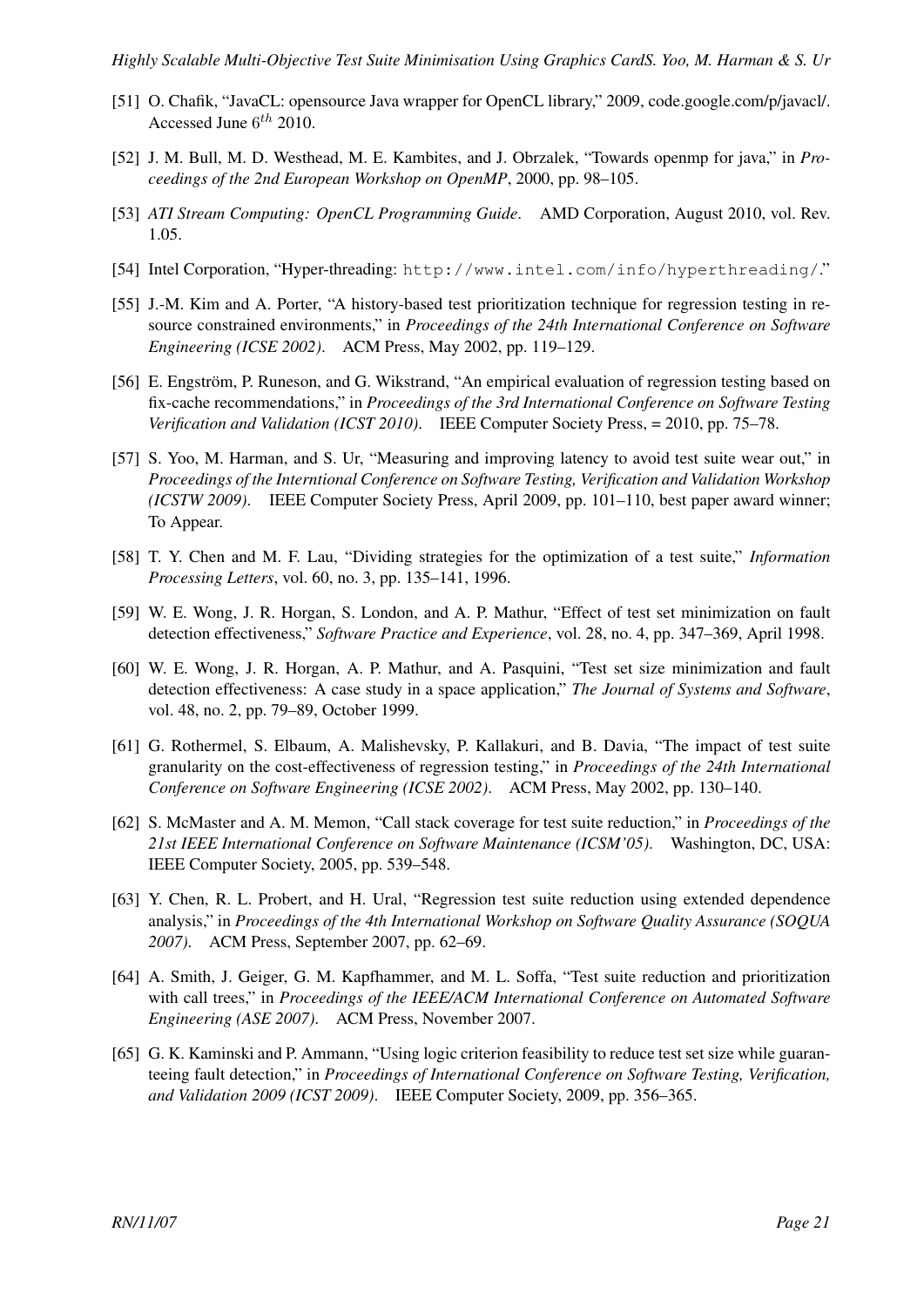# Appendix

Table 9: Execution time of NSGA-II algotirhm

| Subject                        | Config                     | $\bar{T}_{total}$      | $\sigma_{Total}$  | $T_{init}$     | $\sigma_{T_{init}}$ | $T_{fitness}$          | $\sigma_{T_{fitness}}$ | $T_{remaining}$      | $\sigma_{Tremaining}$ |
|--------------------------------|----------------------------|------------------------|-------------------|----------------|---------------------|------------------------|------------------------|----------------------|-----------------------|
| printtokens-1                  | <b>CPU</b>                 | 12265.23               | 133.47            | 0.00           | 0.00                | 8565.77                | 63.68                  | 3699.47              | 104.78                |
| printtokens-1                  | JOMP1                      | 14869.77               | 379.38            | 5.83           | 0.45                | 11084.23               | 310.38                 | 3779.70              | 119.98                |
| printtokens-1                  | JOMP2                      | 10112.50               | 146.97            | 5.70           | 0.46                | 5905.90                | 87.01                  | 4200.90              | 107.54                |
| printtokens-1                  | JOMP4                      | 7950.77                | 165.02            | 5.67           | 0.47                | 3633.93                | 63.73                  | 4311.17              | 127.42                |
| printtokens-1                  | <b>GPGPU</b>               | 5739.60                | 145.89            | 469.33         | 3.64                | 1934.33                | 124.20                 | 3335.93              | 100.65                |
| printtokens-2                  | <b>CPU</b>                 | 12518.40               | 146.89            | 0.00           | 0.00                | 8756.17                | 68.64                  | 3762.23              | 109.13<br>120.04      |
| printtokens-2<br>printtokens-2 | JOMP1<br>JOMP <sub>2</sub> | 15029.73<br>10162.13   | 383.27<br>140.35  | 5.77<br>5.73   | 0.62<br>0.44        | 11220.00<br>5954.07    | 297.28<br>88.72        | 3803.97<br>4202.33   | 102.93                |
| printtokens-2                  | JOMP4                      | 8036.67                | 131.23            | 5.80           | 0.40                | 3692.87                | 68.79                  | 4338.00              | 103.05                |
| printtokens-2                  | <b>GPGPU</b>               | 5685.50                | 146.80            | 468.90         | 2.20                | 1867.03                | 109.29                 | 3349.57              | 95.57                 |
| printtokens-3                  | <b>CPU</b>                 | 12335.80               | 131.26            | 0.00           | 0.00                | 8626.63                | 60.42                  | 3709.17              | 102.36                |
| printtokens-3                  | JOMP1                      | 14965.80               | 416.84            | 5.80           | 0.48                | 11179.60               | 297.77                 | 3780.40              | 156.59                |
| printtokens-3                  | JOMP <sub>2</sub>          | 10185.57               | 128.75            | 5.53           | 0.50                | 5930.50                | 73.85                  | 4249.53              | 102.33                |
| printtokens-3                  | JOMP4                      | 8086.13                | 167.18            | 5.77           | 0.42                | 3688.27                | 84.40                  | 4392.10              | 112.38                |
| printtokens-3                  | <b>GPGPU</b>               | 5784.47                | 157.36            | 468.33         | 4.78                | 1952.60                | 127.56                 | 3363.53              | 82.57                 |
| printtokens-4                  | CPU                        | 12360.47               | 115.52            | 0.00           | 0.00                | 8670.77                | 62.58                  | 3689.70              | 81.87                 |
| printtokens-4                  | JOMP1<br>JOMP2             | 14690.43<br>10140.37   | 337.86<br>115.35  | 5.73<br>5.70   | 0.44<br>0.46        | 11004.50<br>5944.17    | 264.70<br>85.72        | 3680.20<br>4190.50   | 141.57<br>104.89      |
| printtokens-4<br>printtokens-4 | JOMP4                      | 8010.47                | 199.55            | 5.63           | 0.48                | 3673.30                | 129.08                 | 4331.53              | 129.24                |
| printtokens-4                  | <b>GPGPU</b>               | 5642.50                | 157.42            | 467.80         | 2.91                | 1883.70                | 139.35                 | 3291.00              | 90.03                 |
| schedule-1                     | <b>CPU</b>                 | 7638.67                | 117.48            | 0.00           | 0.00                | 4439.20                | 70.69                  | 3199.47              | 65.11                 |
| schedule-1                     | JOMP1                      | 7871.10                | 107.36            | 3.40           | 0.49                | 4679.13                | 86.89                  | 3188.57              | 82.29                 |
| schedule-1                     | JOMP2                      | 6257.03                | 90.83             | 3.47           | 0.50                | 2630.67                | 54.54                  | 3622.90              | 105.58                |
| schedule-1                     | JOMP4                      | 5450.87                | 97.13             | 3.57           | 0.50                | 1740.70                | 43.13                  | 3706.60              | 84.68                 |
| schedule-1                     | <b>GPGPU</b>               | 4893.73                | 219.03            | 475.37         | 2.50                | 1631.47                | 213.80                 | 2786.90              | 82.99                 |
| schedule-2                     | <b>CPU</b>                 | 7745.30                | 104.94            | 0.00           | 0.00                | 4499.87                | 39.01                  | 3245.43              | 80.30                 |
| schedule-2                     | JOMP1                      | 8032.80                | 113.87            | 3.53           | 0.50                | 4793.07                | 75.86                  | 3236.20              | 90.57                 |
| schedule-2                     | JOMP2                      | 6341.13                | 111.05            | 3.60           | 0.49                | 2676.43<br>1760.17     | 49.23                  | 3661.10<br>3740.77   | 97.28                 |
| schedule-2<br>schedule-2       | JOMP4<br><b>GPGPU</b>      | 5504.40<br>5304.50     | 141.96<br>112.85  | 3.47<br>474.90 | 0.50<br>2.17        | 2028.83                | 57.80<br>21.46         | 2800.77              | 104.00<br>93.53       |
| schedule-3                     | CPU                        | 7646.40                | 124.66            | 0.00           | 0.00                | 4461.60                | 53.81                  | 3184.80              | 89.71                 |
| schedule-3                     | JOMP1                      | 7941.90                | 129.85            | 3.47           | 0.50                | 4715.47                | 99.74                  | 3222.97              | 92.20                 |
| schedule-3                     | JOMP2                      | 6251.20                | 95.49             | 3.47           | 0.50                | 2632.60                | 39.48                  | 3615.13              | 96.39                 |
| schedule-3                     | JOMP4                      | 5509.93                | 125.49            | 3.60           | 0.49                | 1750.40                | 50.08                  | 3755.93              | 92.32                 |
| schedule-3                     | <b>GPGPU</b>               | 5285.13                | 120.56            | 474.57         | 1.56                | 2026.90                | 19.19                  | 2783.67              | 104.82                |
| schedule-4                     | <b>CPU</b>                 | 7611.70                | 92.16             | 0.00           | 0.00                | 4430.17                | 41.45                  | 3181.53              | 69.16                 |
| schedule-4                     | JOMP1                      | 8033.37                | 122.39            | 3.47           | 0.50                | 4792.00                | 92.38                  | 3237.90              | 96.45                 |
| schedule-4                     | JOMP2                      | 6359.90                | 85.07             | 3.63           | 0.48                | 2693.93                | 45.06                  | 3662.33              | 84.43                 |
| schedule-4                     | JOMP4                      | 5553.03                | 100.72            | 3.53           | 0.50                | 1771.70                | 38.32                  | 3777.80              | 88.11                 |
| schedule-4<br>printtokens      | <b>GPGPU</b><br><b>CPU</b> | 5307.77<br>201468.50   | 112.28<br>1017.39 | 474.83<br>0.00 | 1.85<br>0.00        | 2037.33<br>168824.77   | 20.37<br>933.12        | 2795.60<br>32643.73  | 96.75<br>217.17       |
| printtokens                    | JOMP1                      | 264294.97              | 730.51            | 12.20          | 0.40                | 231541.57              | 668.03                 | 32741.20             | 268.03                |
| printtokens                    | JOMP2                      | 162367.67              | 368.62            | 12.47          | 0.50                | 124352.20              | 351.64                 | 38003.00             | 298.90                |
| printtokens                    | JOMP4                      | 140384.07              | 319.11            | 12.23          | 0.42                | 102300.67              | 184.97                 | 38071.17             | 242.94                |
| printtokens                    | <b>GPGPU</b>               | 44592.67               | 234.10            | 470.10         | 1.35                | 12097.70               | 26.65                  | 32024.87             | 234.80                |
| schedule                       | <b>CPU</b>                 | 95693.77               | 607.90            | 0.00           | 0.00                | 74140.63               | 504.25                 | 21553.13             | 175.79                |
| schedule                       | JOMP1                      | 139348.20              | 609.53            | 16.73          | 0.51                | 117751.40              | 547.86                 | 21580.07             | 310.49                |
| schedule                       | JOMP2                      | 88385.17               | 383.10            | 16.53          | 0.50                | 63433.77               | 271.22                 | 24934.87             | 304.31                |
| schedule                       | JOMP4                      | 75779.67               | 584.89            | 16.63          | 0.55                | 50686.53               | 377.03                 | 25076.50             | 480.73                |
| schedule                       | <b>GPGPU</b><br><b>CPU</b> | 28351.07               | 324.36<br>1007.63 | 464.73<br>0.00 | 1.59<br>0.00        | 6899.33                | 20.27                  | 20987.00             | 328.10                |
| printtokens2<br>printtokens2   | JOMP1                      | 200409.53<br>278160.67 | 788.57            | 12.57          | 0.50                | 167983.10<br>245605.30 | 860.30<br>794.70       | 32426.43<br>32542.80 | 256.84<br>217.64      |
| printtokens2                   | JOMP2                      | 169781.93              | 604.65            | 12.33          | 0.54                | 132011.97              | 481.70                 | 37757.63             | 340.18                |
| printtokens2                   | JOMP4                      | 146077.10              | 460.93            | 12.43          | 0.50                | 108003.00              | 325.04                 | 38061.67             | 335.96                |
| printtokens2                   | <b>GPGPU</b>               | 45705.40               | 221.84            | 470.67         | 1.30                | 13294.90               | 27.15                  | 31939.83             | 219.62                |
| schedule2                      | CPU                        | 88307.47               | 907.51            | 0.00           | 0.00                | 66683.77               | 728.58                 | 21623.70             | 409.08                |
| schedule2                      | JOMP1                      | 124601.87              | 585.05            | 16.33          | 0.60                | 102931.23              | 557.67                 | 21654.30             | 409.55                |
| schedule2                      | JOMP2                      | 80791.20               | 587.41            | 16.70          | 0.97                | 55709.73               | 231.85                 | 25064.77             | 491.77                |
| schedule2                      | JOMP4                      | 69575.73               | 536.93            | 16.50          | 1.06                | 44214.20               | 299.20                 | 25345.03             | 424.66                |
| schedule2                      | <b>GPGPU</b>               | 28571.07               | 359.22            | 462.53         | 1.80                | 6794.00                | 21.28                  | 21314.53             | 363.45                |
| tcas                           | <b>CPU</b>                 | 33098.07               | 403.64<br>423.11  | 0.00<br>14.07  | 0.00<br>1.31        | 19479.47               | 335.46<br>408.53       | 13618.60<br>13725.67 | 126.26<br>178.59      |
| tcas                           | JOMP1<br>JOMP2             | 39282.17<br>30021.70   | 308.38            | 14.20          | 1.30                | 25542.43<br>14239.20   | 215.67                 | 15768.30             | 189.47                |
| tcas<br>tcas                   | JOMP4                      | 25391.43               | 229.51            | 14.10          | 1.47                | 9460.17                | 189.81                 | 15917.17             | 242.64                |
| tcas                           | <b>GPGPU</b>               | 17099.93               | 166.20            | 466.40         | 2.32                | 3476.97                | 22.49                  | 13156.57             | 163.79                |
| totinfo                        | CPU                        | 33547.10               | 414.49            | 0.00           | 0.00                | 23190.27               | 212.64                 | 10356.83             | 236.96                |
| totinfo                        | JOMP1                      | 37089.93               | 305.02            | 13.23          | 1.33                | 26853.87               | 285.81                 | 10222.83             | 146.45                |
| totinfo                        | JOMP2                      | 26280.27               | 277.43            | 13.43          | 1.17                | 14567.70               | 155.58                 | 11699.13             | 196.05                |
| totinfo                        | JOMP4                      | 20867.60               | 208.74            | 13.70          | 1.59                | 8988.33                | 76.84                  | 11865.57             | 189.78                |
| totinfo                        | <b>GPGPU</b>               | 13409.37               | 131.48            | 465.00         | 3.04                | 3065.73                | 28.02                  | 9878.63              | 132.19                |
| flex                           | <b>CPU</b>                 | 68898.23               | 562.97            | 0.00           | 0.00                | 66074.40               | 554.00                 | 2823.83              | 60.97                 |
| flex<br>flex                   | JOMP1<br>JOMP2             | 43761.27<br>24966.77   | 1667.94<br>513.57 | 14.07<br>13.63 | 0.73<br>0.48        | 40925.87<br>21769.90   | 1678.87<br>509.27      | 2821.33<br>3183.23   | 74.69<br>60.48        |
| flex                           | JOMP4                      | 16441.23               | 232.20            | 13.90          | 0.54                | 13223.03               | 231.11                 | 3204.30              | 71.58                 |
| flex                           | <b>GPGPU</b>               | 10103.20               | 65.62             | 465.27         | 2.31                | 7225.33                | 10.47                  | 2412.60              | 66.89                 |
| gzip                           | <b>CPU</b>                 | 73950.87               | 959.62            | 0.00           | 0.00                | 70627.90               | 946.41                 | 3322.97              | 58.53                 |
| gzip                           | JOMP1                      | 62003.70               | 1154.83           | 12.77          | 0.76                | 58680.57               | 1157.14                | 3310.37              | 65.29                 |
| gzip                           | JOMP2                      | 34440.27               | 591.68            | 12.40          | 0.55                | 30655.77               | 582.96                 | 3772.10              | 87.57                 |
| gzip                           | JOMP4                      | 22367.40               | 539.74            | 12.57          | 0.80                | 18535.70               | 545.24                 | 3819.13              | 82.22                 |
| gzip                           | <b>GPGPU</b>               | 9240.03                | 69.80             | 463.90         | 1.70                | 5831.23                | 9.23                   | 2944.90              | 69.46                 |
| sed                            | CPU                        | 124817.33              | 1976.92           | 0.00           | 0.00                | 120265.57              | 1930.36                | 4551.77              | 72.83                 |
| sed                            | JOMP1                      | 122040.30              | 1435.61           | 11.73          | 0.57                | 117454.93              | 1441.36                | 4573.63              | 68.62                 |
| sed<br>sed                     | JOMP2<br>JOMP4             | 66612.53<br>41056.63   | 649.39<br>385.78  | 11.53<br>11.47 | 0.56<br>0.56        | 61453.23<br>35821.10   | 645.79<br>398.33       | 5147.77<br>5224.07   | 82.37<br>81.48        |
| sed                            | <b>GPGPU</b>               | 12147.77               | 75.00             | 467.27         | 2.14                | 7498.07                | 11.22                  | 4182.43              | 77.26                 |
| $space-1$                      | CPU                        | 128911.03              | 3000.98           | 0.00           | 0.00                | 125323.07              | 2979.24                | 3587.97              | 62.34                 |
| $space-1$                      | JOMP1                      | 72884.27               | 1545.06           | 13.27          | 0.81                | 69262.87               | 1538.28                | 3608.13              | 74.12                 |
| $space-1$                      | JOMP2                      | 39989.00               | 878.97            | 13.13          | 0.43                | 35861.10               | 859.12                 | 4114.77              | 89.34                 |
| $space-1$                      | JOMP4                      | 25293.07               | 395.23            | 13.20          | 0.40                | 21164.57               | 392.79                 | 4115.30              | 86.67                 |
| $space-1$                      | <b>GPGPU</b>               | 12270.57               | 61.69             | 466.80         | 1.80                | 8622.20                | 10.40                  | 3181.57              | 64.01                 |
| $space-2$                      | CPU                        | 126462.67              | 2652.95           | 0.00           | 0.00                | 122919.20              | 2592.98                | 3543.47              | 87.69                 |
| $space-2$                      | JOMP1                      | 68066.23               | 1147.03           | 13.07          | 0.44                | 64527.43               | 1164.34                | 3525.73              | 78.28                 |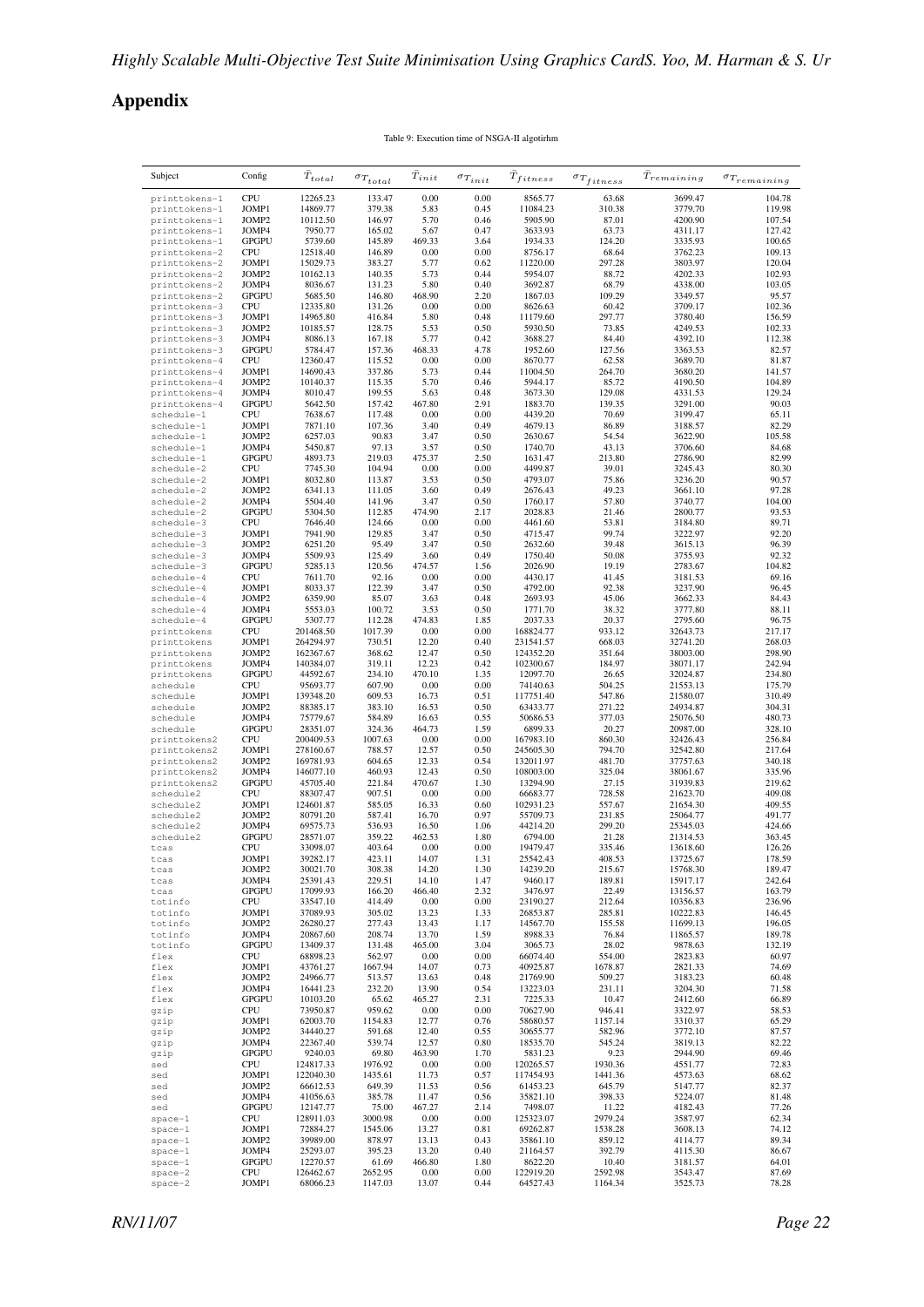| $space-2$ | JOMP2        | 37911.63   | 594.27    | 13.17  | 0.37  | 33840.57   | 583.31    | 4057.90   | 71.06     |
|-----------|--------------|------------|-----------|--------|-------|------------|-----------|-----------|-----------|
| $space-2$ | JOMP4        | 24380.70   | 555.05    | 13.00  | 0.26  | 20286.67   | 553.22    | 4081.03   | 69.44     |
| $space-2$ | <b>GPGPU</b> | 11625.40   | 68.16     | 465.10 | 1.62  | 8021.33    | 9.84      | 3138.97   | 68.86     |
| $space-3$ | <b>CPU</b>   | 130576.67  | 2677.40   | 0.00   | 0.00  | 126974.30  | 2640.58   | 3602.37   | 73.72     |
| $space-3$ | JOMP1        | 72470.93   | 1543.13   | 13.03  | 0.31  | 68864.00   | 1531.11   | 3593.90   | 75.07     |
| $space-3$ | JOMP2        | 39988.90   | 784.99    | 13.10  | 0.54  | 35870.73   | 777.28    | 4105.07   | 78.43     |
| $space-3$ | JOMP4        | 25302.80   | 447.97    | 13.20  | 0.40  | 21153.63   | 433.21    | 4135.97   | 74.92     |
| $space-3$ | <b>GPGPU</b> | 12279.10   | 84.11     | 466.67 | 1.94  | 8622.53    | 8.05      | 3189.90   | 86.12     |
| $space-4$ | <b>CPU</b>   | 128981.73  | 3442.49   | 0.00   | 0.00  | 125395.00  | 3394.39   | 3586.73   | 78.57     |
| $space-4$ | JOMP1        | 73208.10   | 2310.12   | 13.10  | 0.30  | 69642.43   | 2325.78   | 3552.57   | 61.09     |
| $space-4$ | JOMP2        | 39689.37   | 800.83    | 13.13  | 0.34  | 35634.33   | 818.95    | 4041.90   | 91.29     |
| $space-4$ | JOMP4        | 25216.80   | 351.18    | 13.07  | 0.36  | 21115.67   | 332.19    | 4088.07   | 82.16     |
| $space-4$ | <b>GPGPU</b> | 12233.17   | 81.10     | 466.30 | 1.73  | 8622.07    | 10.74     | 3144.80   | 80.37     |
| replace   | <b>CPU</b>   | 325246.37  | 1698.49   | 0.00   | 0.00  | 281927.93  | 1405.19   | 43318.43  | 848.20    |
| replace   | JOMP1        | 445375.07  | 1524.35   | 13.30  | 0.46  | 402127.67  | 1236.82   | 43234.10  | 835.37    |
| replace   | JOMP2        | 265138.93  | 1078.85   | 13.20  | 0.48  | 214949.63  | 672.27    | 50176.10  | 848.70    |
| replace   | JOMP4        | 225739.00  | 892.89    | 13.20  | 0.48  | 175134.70  | 253.04    | 50591.10  | 888.86    |
| replace   | <b>GPGPU</b> | 61807.93   | 519.29    | 472.07 | 3.92  | 18291.03   | 31.20     | 43044.83  | 523.68    |
| bash      | <b>CPU</b>   | 2071836.07 | 29845.30  | 0.00   | 0.00  | 2051591.57 | 29674.30  | 20244.50  | 206.06    |
| bash      | JOMP1        | 1346585.83 | 16962.75  | 53.30  | 1.39  | 1326396.90 | 16966.54  | 20135.63  | 159.67    |
| bash      | JOMP2        | 715605.03  | 11951.22  | 53.37  | 1.25  | 693778.67  | 11979.47  | 21773.00  | 150.21    |
| bash      | JOMP4        | 425783.60  | 5673.48   | 54.07  | 1.73  | 403970.63  | 5677.03   | 21758.90  | 209.60    |
| bash      | <b>GPGPU</b> | 82574.53   | 194.61    | 517.07 | 2.35  | 62371.57   | 13.89     | 19685.90  | 189.82    |
| haifa     | <b>CPU</b>   | 4347517.13 | 462072.40 | 0.00   | 0.00  | 4178547.93 | 831883.88 | 168969.20 | 709728.80 |
| haifa     | JOMP1        | 1445294.57 | 38625.23  | 136.07 | 3.59  | 1406525.60 | 39448.65  | 38632.90  | 5916.45   |
| haifa     | JOMP2        | 783762.87  | 20494.64  | 136.13 | 3.48  | 745728.40  | 20522.99  | 37898.33  | 3591.78   |
| haifa     | JOMP4        | 481433.27  | 11823.74  | 135.63 | 3.77  | 444301.60  | 11749.65  | 36996.03  | 784.43    |
| haifa     | <b>GPGPU</b> | 174990.80  | 5095.10   | 613.67 | 61.27 | 136661.40  | 849.63    | 37715.73  | 4931.15   |

Table 10: Execution time of SPEA2 algotirhm

| Subject                        | Config                     | $\bar{T}_{total}$      | $\sigma_{Total}$   | $\bar{T}_{init}$ | $\sigma_{T_{init}}$ | $\bar{T}_{fitness}$    | $\sigma_{T_{fitness}}$ | $\bar{T}_{remaining}$ | $\sigma_{Tremaining}$ |
|--------------------------------|----------------------------|------------------------|--------------------|------------------|---------------------|------------------------|------------------------|-----------------------|-----------------------|
| printtokens-1                  | <b>CPU</b>                 | 54737.30               | 7183.20            | 0.00             | 0.00                | 8562.97                | 75.10                  | 46174.33              | 7167.90               |
| printtokens-1                  | JOMP1                      | 60409.20               | 7729.38            | 5.73             | 0.44                | 10825.50               | 121.39                 | 49577.97              | 7709.26               |
| printtokens-1                  | JOMP2                      | 59056.57               | 7209.10            | 5.73             | 0.44                | 5840.13                | 69.33                  | 53210.70              | 7212.29               |
| printtokens-1                  | JOMP4                      | 52838.37               | 15410.19           | 5.77             | 0.42                | 3571.33                | 39.62                  | 49261.27              | 15434.46              |
| printtokens-1                  | <b>GPGPU</b>               | 55810.83               | 7876.04            | 471.83           | 14.16               | 3535.63                | 35.46                  | 51803.37              | 7864.52               |
| printtokens-2                  | <b>CPU</b>                 | 61021.80               | 9959.34            | 0.00             | 0.00                | 8769.17                | 68.85                  | 52252.63              | 9922.10               |
| printtokens-2                  | JOMP1                      | 61762.40               | 7379.62            | 5.80             | 0.40                | 11007.90               | 168.96                 | 50748.70              | 7391.38               |
| printtokens-2                  | JOMP <sub>2</sub>          | 67094.07               | 12558.61           | 5.77             | 0.42                | 5971.47                | 76.16                  | 61116.83              | 12560.31              |
| printtokens-2                  | JOMP4                      | 54581.23               | 15862.40           | 5.90             | 0.30                | 3634.47                | 68.27                  | 50940.87              | 15904.60              |
| printtokens-2                  | <b>GPGPU</b>               | 56347.47               | 8010.39            | 468.90           | 2.36                | 3521.87                | 30.39                  | 52356.70              | 8007.62               |
| printtokens-3                  | CPU                        | 55246.60               | 8305.32            | 0.00             | 0.00                | 8658.43                | 66.02                  | 46588.17              | 8299.09               |
| printtokens-3                  | JOMP1                      | 57619.10               | 6555.12            | 5.83             | 0.37                | 10936.97               | 133.77                 | 46676.30              | 6526.33               |
| printtokens-3                  | JOMP2                      | 60952.13               | 11448.43           | 5.63             | 0.48                | 5931.23                | 59.59                  | 55015.27              | 11439.49              |
| printtokens-3                  | JOMP4                      | 57878.43               | 19310.31           | 5.67             | 0.47                | 3601.83                | 44.26                  | 54270.93              | 19337.38              |
| printtokens-3                  | <b>GPGPU</b>               | 54563.63               | 7163.49<br>7999.19 | 467.97<br>0.00   | 1.83<br>0.00        | 3530.53                | 22.73                  | 50565.13              | 7159.91               |
| printtokens-4                  | <b>CPU</b><br>JOMP1        | 59433.97<br>59541.43   | 6497.08            | 5.67             | 0.47                | 8692.00<br>10950.07    | 70.85<br>156.36        | 50741.97<br>48585.70  | 7986.66<br>6514.42    |
| printtokens-4<br>printtokens-4 | JOMP2                      | 64436.50               | 8461.38            | 5.77             | 0.42                | 5915.53                | 64.97                  | 58515.20              | 8458.26               |
| printtokens-4                  | JOMP4                      | 56524.23               | 20522.42           | 5.67             | 0.47                | 3590.87                | 51.32                  | 52927.70              | 20535.99              |
| printtokens-4                  | <b>GPGPU</b>               | 58235.23               | 5732.37            | 467.17           | 2.38                | 3101.50                | 570.40                 | 54666.57              | 5759.73               |
| schedule-1                     | <b>CPU</b>                 | 103525.27              | 10751.91           | 0.00             | 0.00                | 4445.07                | 31.51                  | 99080.20              | 10752.81              |
| schedule-1                     | JOMP1                      | 104730.07              | 13222.87           | 3.70             | 0.46                | 4700.47                | 109.48                 | 100025.90             | 13203.26              |
| schedule-1                     | JOMP2                      | 115522.53              | 9903.85            | 3.63             | 0.48                | 2618.30                | 49.96                  | 112900.60             | 9911.08               |
| schedule-1                     | JOMP4                      | 100832.93              | 35751.09           | 3.77             | 0.42                | 1669.10                | 31.57                  | 99160.07              | 35770.11              |
| schedule-1                     | <b>GPGPU</b>               | 108538.97              | 13846.59           | 475.30           | 1.66                | 2570.70                | 165.46                 | 105492.97             | 13856.20              |
| schedule-2                     | <b>CPU</b>                 | 111070.57              | 8120.00            | 0.00             | 0.00                | 4522.30                | 32.82                  | 106548.27             | 8118.41               |
| schedule-2                     | JOMP1                      | 107589.33              | 8283.42            | 3.70             | 0.46                | 4799.63                | 61.40                  | 102786.00             | 8297.07               |
| schedule-2                     | JOMP2                      | 117569.23              | 9742.41            | 3.57             | 0.50                | 2684.60                | 48.63                  | 114881.07             | 9751.08               |
| schedule-2                     | JOMP4                      | 106101.20              | 37473.79           | 3.40             | 0.49                | 1694.33                | 39.42                  | 104403.47             | 37495.24              |
| schedule-2                     | <b>GPGPU</b>               | 110804.83              | 9195.29            | 476.23           | 2.68                | 2616.37                | 10.64                  | 107712.23             | 9196.71               |
| schedule-3                     | <b>CPU</b>                 | 67744.33               | 8141.45            | 0.00             | 0.00                | 4479.80                | 34.50                  | 63264.53              | 8158.15               |
| schedule-3                     | JOMP1                      | 71534.80               | 8905.75            | 3.67             | 0.47                | 4676.60                | 68.23                  | 66854.53              | 8912.32               |
| schedule-3                     | JOMP2                      | 77546.20               | 9676.54            | 3.47             | 0.50                | 2624.80                | 59.67                  | 74917.93              | 9667.77               |
| schedule-3                     | JOMP4                      | 67597.97               | 24248.38           | 3.60             | 0.49                | 1665.37                | 35.18                  | 65929.00              | 24263.71              |
| schedule-3                     | <b>GPGPU</b>               | 71874.93               | 8807.73            | 474.87           | 1.48                | 2621.33                | 8.62                   | 68778.73              | 8808.51               |
| schedule-4                     | <b>CPU</b>                 | 83107.30               | 9619.47            | 0.00             | 0.00                | 4449.13                | 40.74                  | 78658.17              | 9599.56               |
| schedule-4                     | JOMP1                      | 83825.20               | 11900.34           | 3.67             | 0.47                | 4780.03                | 83.15                  | 79041.50              | 11903.98              |
| schedule-4                     | JOMP2                      | 93997.57               | 13035.56           | 3.57             | 0.50                | 2658.10                | 56.89                  | 91335.90              | 13040.25              |
| schedule-4                     | JOMP4                      | 83453.57               | 30179.48           | 3.73             | 0.44                | 1682.83                | 32.68                  | 81767.00              | 30193.44              |
| schedule-4                     | <b>GPGPU</b><br><b>CPU</b> | 88935.70               | 9241.76            | 474.93<br>0.00   | 2.06<br>0.00        | 2622.30                | 10.36                  | 85838.47              | 9240.44<br>327.32     |
| printtokens                    |                            | 218854.33              | 1726.93            |                  |                     | 168196.60              | 1514.85<br>929.05      | 50657.73              |                       |
| printtokens<br>printtokens     | JOMP1<br>JOMP2             | 287307.47<br>186358.63 | 1127.93<br>576.28  | 12.37<br>12.47   | 0.55<br>0.85        | 236604.07<br>127034.93 | 346.14                 | 50691.03<br>59311.23  | 355.26<br>386.97      |
| printtokens                    | JOMP4                      | 164231.80              | 2976.55            | 12.20            | 0.40                | 103544.77              | 472.16                 | 60674.83              | 2558.07               |
| printtokens                    | <b>GPGPU</b>               | 62718.07               | 617.76             | 470.47           | 1.50                | 12305.87               | 27.83                  | 49941.73              | 617.07                |
| schedule                       | <b>CPU</b>                 | 108266.97              | 707.22             | 0.00             | 0.00                | 73895.10               | 578.85                 | 34371.87              | 213.91                |
| schedule                       | JOMP1                      | 152762.60              | 743.22             | 16.60            | 0.49                | 118391.37              | 599.61                 | 34354.63              | 549.03                |
| schedule                       | JOMP2                      | 104064.37              | 734.29             | 16.43            | 0.50                | 63909.73               | 307.38                 | 40138.20              | 679.72                |
| schedule                       | JOMP4                      | 91078.00               | 2702.94            | 16.57            | 0.50                | 50229.77               | 412.43                 | 40831.67              | 2467.27               |
| schedule                       | <b>GPGPU</b>               | 41389.13               | 616.10             | 464.77           | 1.12                | 7065.23                | 24.31                  | 33859.13              | 621.14                |
| printtokens2                   | <b>CPU</b>                 | 218065.40              | 885.64             | 0.00             | 0.00                | 167678.67              | 670.63                 | 50386.73              | 385.17                |
| printtokens2                   | JOMP1                      | 298648.77              | 940.76             | 12.43            | 0.62                | 248103.87              | 788.46                 | 50532.47              | 367.08                |
| printtokens2                   | JOMP2                      | 192170.00              | 478.57             | 12.47            | 0.50                | 132948.23              | 405.78                 | 59209.30              | 293.85                |
| printtokens2                   | JOMP4                      | 168897.87              | 2981.31            | 12.17            | 0.37                | 108599.40              | 488.40                 | 60286.30              | 2579.16               |
| printtokens2                   | <b>GPGPU</b>               | 63975.20               | 273.85             | 485.47           | 79.59               | 13622.70               | 27.21                  | 49867.03              | 313.69                |
| schedule2                      | <b>CPU</b>                 | 101383.53              | 1208.80            | 0.00             | 0.00                | 67082.43               | 1167.92                | 34301.10              | 624.25                |
| schedule2                      | JOMP1                      | 138615.47              | 2661.56            | 16.73            | 1.09                | 103845.77              | 1939.76                | 34752.97              | 918.69                |
| schedule2                      | JOMP2                      | 95390.57               | 928.84             | 16.67            | 1.11                | 55567.10               | 200.16                 | 39806.80              | 881.44                |
| schedule2                      | JOMP4                      | 85278.97               | 2484.97            | 16.37            | 0.60                | 44539.50               | 439.27                 | 40723.10              | 2316.45               |
| schedule2                      | <b>GPGPU</b>               | 41635.23               | 648.52             | 462.50           | 1.41                | 6981.63                | 23.46                  | 34191.10              | 641.56                |
| tcas                           | <b>CPU</b>                 | 41985.83               | 338.61             | 0.00             | 0.00                | 19457.23               | 195.99                 | 22528.60              | 207.74                |
| tcas                           | JOMP1                      | 48657.30               | 796.67             | 14.10            | 1.37                | 25970.57               | 431.74                 | 22672.63              | 412.30                |
| tcas                           | JOMP2                      | 40586.10               | 295.08             | 13.70            | 1.16                | 14255.30               | 214.12                 | 26317.10              | 227.65                |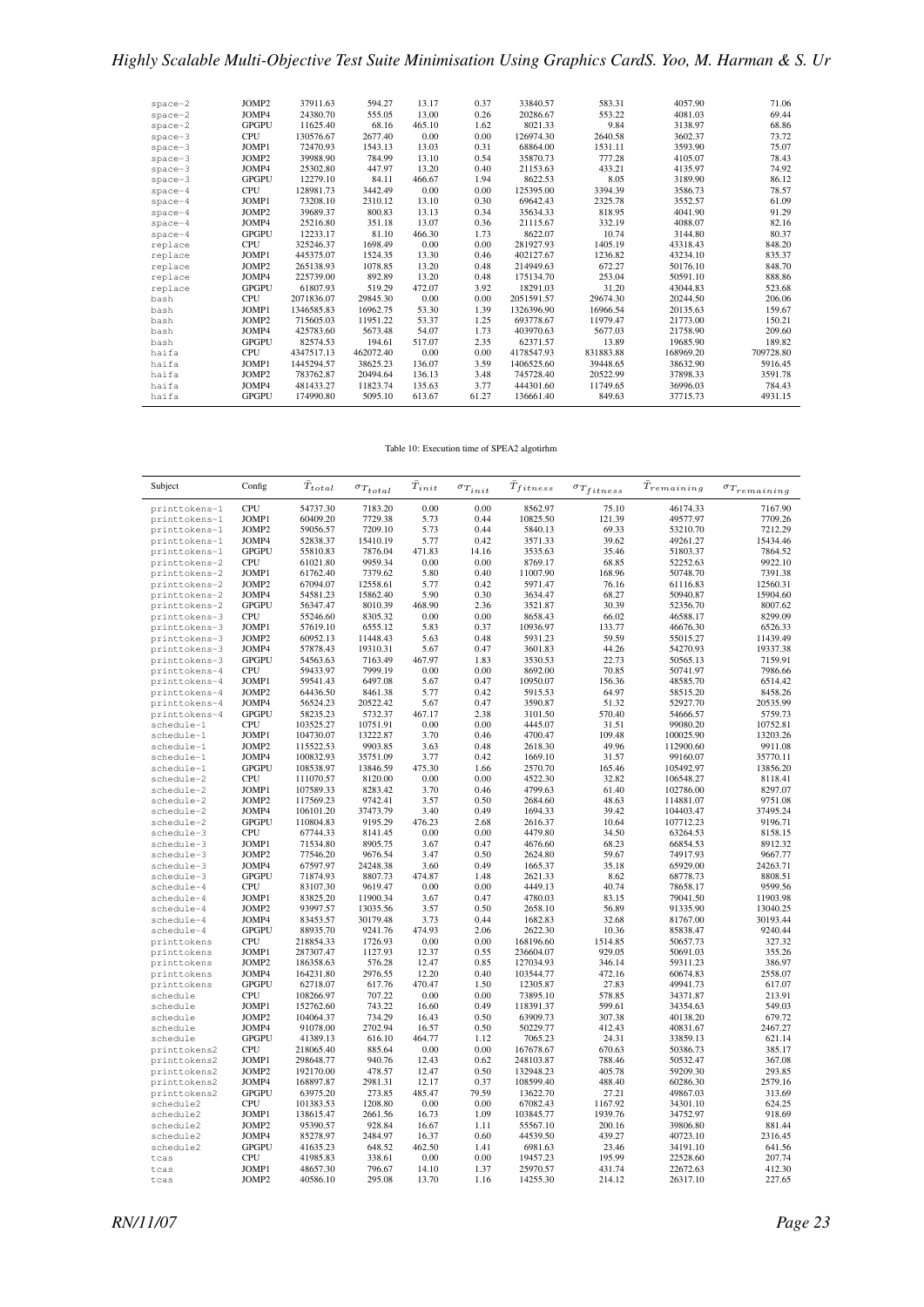| tcas      | JOMP4        | 37024.63   | 2397.64   | 14.30  | 1.00   | 9625.57    | 222.57    | 27384.77 | 2238.37 |
|-----------|--------------|------------|-----------|--------|--------|------------|-----------|----------|---------|
| tcas      | <b>GPGPU</b> | 26093.17   | 226.88    | 465.57 | 2.73   | 3544.30    | 63.69     | 22083.30 | 188.19  |
| totinfo   | <b>CPU</b>   | 40370.83   | 424.62    | 0.00   | 0.00   | 23053.97   | 205.96    | 17316.87 | 250.47  |
| totinfo   | JOMP1        | 44349.27   | 366.13    | 13.47  | 1.33   | 27013.60   | 233.96    | 17322.20 | 259.02  |
| totinfo   | JOMP2        | 34824.07   | 391.81    | 13.10  | 1.11   | 14644.00   | 189.26    | 20166.97 | 285.14  |
| totinfo   | JOMP4        | 29982.03   | 1869.13   | 13.63  | 1.76   | 8985.83    | 155.63    | 20982.57 | 1745.97 |
| totinfo   | <b>GPGPU</b> | 20475.40   | 242.92    | 464.03 | 1.96   | 3071.80    | 56.35     | 16939.57 | 222.17  |
| flex      | <b>CPU</b>   | 85954.07   | 1862.67   | 0.00   | 0.00   | 67851.50   | 638.68    | 18102.57 | 1641.89 |
| flex      | JOMP1        | 57963.13   | 1777.55   | 13.83  | 0.64   | 40302.90   | 1188.90   | 17646.40 | 1186.56 |
| flex      | JOMP2        | 41961.70   | 1604.81   | 13.90  | 0.83   | 21351.73   | 522.14    | 20596.07 | 1538.22 |
| flex      | JOMP4        | 32708.03   | 4129.65   | 14.30  | 0.59   | 12716.27   | 304.51    | 19977.47 | 4062.74 |
| flex      | <b>GPGPU</b> | 26750.37   | 1510.63   | 465.13 | 1.96   | 7324.43    | 28.65     | 18960.80 | 1490.76 |
| qzip      | CPU          | 90650.70   | 1740.26   | 0.00   | 0.00   | 73402.77   | 908.02    | 17247.93 | 1519.11 |
| qzip      | JOMP1        | 78942.40   | 2740.94   | 13.37  | 2.85   | 60347.33   | 1754.09   | 18581.70 | 1995.90 |
| qzip      | JOMP2        | 51022.47   | 1655.06   | 12.67  | 0.54   | 30961.97   | 595.97    | 20047.83 | 1539.96 |
| qzip      | JOMP4        | 38451.73   | 4173.62   | 12.40  | 0.49   | 18194.50   | 454.46    | 20244.83 | 4111.11 |
| qzip      | <b>GPGPU</b> | 25936.73   | 1699.42   | 464.23 | 2.03   | 5960.30    | 22.46     | 19512.20 | 1683.50 |
| sed       | CPU          | 136519.00  | 1517.32   | 0.00   | 0.00   | 123618.43  | 1653.37   | 12900.57 | 1057.79 |
| sed       | JOMP1        | 129451.17  | 1686.10   | 11.53  | 0.62   | 116950.97  | 1566.68   | 12488.67 | 902.30  |
| sed       | JOMP2        | 75734.37   | 1315.20   | 11.73  | 0.44   | 61552.53   | 469.44    | 14170.10 | 1074.68 |
| sed       | JOMP4        | 50505.77   | 1092.84   | 11.73  | 0.44   | 35754.93   | 437.79    | 14739.10 | 1097.59 |
| sed       | <b>GPGPU</b> | 20424.73   | 1333.13   | 467.80 | 2.20   | 7508.57    | 16.12     | 12448.37 | 1322.58 |
| $space-1$ | CPU          | 144209.27  | 2733.97   | 0.00   | 0.00   | 130875.73  | 2677.66   | 13333.53 | 327.63  |
| $space-1$ | JOMP1        | 80985.53   | 1312.87   | 13.13  | 0.34   | 67619.57   | 1327.43   | 13352.83 | 244.88  |
| $space-1$ | JOMP2        | 51000.47   | 761.16    | 13.07  | 0.25   | 35512.43   | 712.74    | 15474.97 | 274.02  |
| $space-1$ | JOMP4        | 36331.47   | 1763.56   | 13.17  | 0.37   | 21285.83   | 526.62    | 15032.47 | 1454.21 |
| $space-1$ | <b>GPGPU</b> | 22959.10   | 424.20    | 467.00 | 4.86   | 8677.07    | 8.74      | 13815.03 | 424.17  |
| $space-2$ | <b>CPU</b>   | 140650.20  | 2961.17   | 0.00   | 0.00   | 127750.53  | 2992.23   | 12899.67 | 275.49  |
| $space-2$ | JOMP1        | 77375.50   | 1296.40   | 12.97  | 0.18   | 64315.27   | 1264.78   | 13047.27 | 253.93  |
| $space-2$ | JOMP2        | 48832.40   | 578.12    | 13.13  | 0.34   | 33724.50   | 528.94    | 15094.77 | 294.24  |
| $space-2$ | JOMP4        | 34990.77   | 1657.58   | 13.00  | 0.58   | 20272.27   | 444.72    | 14705.50 | 1387.08 |
| $space-2$ | <b>GPGPU</b> | 21956.33   | 388.68    | 466.50 | 1.86   | 8069.80    | 11.64     | 13420.03 | 390.20  |
| $space-3$ | <b>CPU</b>   | 146322.57  | 2154.38   | 0.00   | 0.00   | 133057.60  | 2094.56   | 13264.97 | 232.56  |
| $space-3$ | JOMP1        | 81090.77   | 1440.19   | 13.13  | 0.43   | 67842.80   | 1410.05   | 13234.83 | 252.39  |
| $space-3$ | JOMP2        | 51179.13   | 956.43    | 13.10  | 0.40   | 35734.40   | 895.88    | 15431.63 | 274.58  |
| $space-3$ | JOMP4        | 36106.43   | 1604.97   | 13.13  | 0.50   | 21230.63   | 421.11    | 14862.67 | 1428.65 |
| $space-3$ | <b>GPGPU</b> | 22679.07   | 279.30    | 466.53 | 2.01   | 8672.27    | 8.97      | 13540.27 | 277.75  |
| $space-4$ | CPU          | 143502.33  | 3316.32   | 0.00   | 0.00   | 129979.30  | 3294.07   | 13523.03 | 307.61  |
| $space-4$ | JOMP1        | 81009.73   | 1379.42   | 13.07  | 0.25   | 67473.00   | 1373.53   | 13523.67 | 273.02  |
| $space-4$ | JOMP2        | 50280.77   | 1640.55   | 13.13  | 0.34   | 35278.87   | 550.71    | 14988.77 | 1489.76 |
| $space-4$ | JOMP4        | 36162.23   | 1593.24   | 12.93  | 0.25   | 20978.10   | 366.36    | 15171.20 | 1510.98 |
| $space-4$ | <b>GPGPU</b> | 23215.27   | 480.33    | 465.63 | 1.52   | 8675.47    | 8.98      | 14074.17 | 479.95  |
| replace   | <b>CPU</b>   | 348104.93  | 2187.83   | 0.00   | 0.00   | 281450.50  | 1536.71   | 66654.43 | 1342.59 |
| replace   | JOMP1        | 469796.70  | 1506.10   | 13.40  | 0.55   | 403195.30  | 980.27    | 66588.00 | 1178.14 |
| replace   | JOMP2        | 292941.60  | 3840.15   | 13.17  | 0.37   | 215710.27  | 774.62    | 77218.17 | 3352.11 |
| replace   | JOMP4        | 254205.57  | 3788.56   | 13.13  | 0.34   | 175560.03  | 745.43    | 78632.40 | 3260.21 |
| replace   | <b>GPGPU</b> | 85664.63   | 735.20    | 471.57 | 2.19   | 18829.70   | 31.29     | 66363.37 | 736.89  |
| bash      | CPU          | 2130058.33 | 26423.09  | 0.00   | 0.00   | 2099565.87 | 26226.12  | 30492.47 | 296.06  |
| bash      | JOMP1        | 1363130.33 | 25211.50  | 53.93  | 1.57   | 1332820.57 | 25252.03  | 30255.83 | 282.71  |
| bash      | JOMP2        | 727041.77  | 9231.70   | 53.60  | 1.54   | 692904.27  | 9237.17   | 34083.90 | 1158.28 |
| bash      | JOMP4        | 436764.23  | 6370.28   | 54.33  | 1.19   | 402476.50  | 6614.83   | 34233.40 | 1205.63 |
| bash      | <b>GPGPU</b> | 92768.33   | 298.38    | 516.80 | 1.74   | 62381.57   | 12.13     | 29869.97 | 294.00  |
| haifa     | <b>CPU</b>   | 4605875.50 | 460148.49 | 0.00   | 0.00   | 4558144.60 | 456561.49 | 47730.90 | 3707.93 |
| haifa     | JOMP1        | 1472382.37 | 43731.58  | 137.50 | 3.70   | 1423957.80 | 43151.02  | 48287.07 | 4840.65 |
| haifa     | JOMP2        | 805397.90  | 19822.93  | 136.53 | 3.79   | 755478.63  | 19194.49  | 49782.73 | 5430.14 |
| haifa     | JOMP4        | 496257.47  | 15594.50  | 135.97 | 2.96   | 447501.90  | 14863.69  | 48619.60 | 1572.93 |
| haifa     | <b>GPGPU</b> | 187426.13  | 6736.59   | 645.33 | 157.36 | 136904.93  | 1187.38   | 49875.87 | 6015.35 |
|           |              |            |           |        |        |            |           |          |         |

#### Table 11: Execution time of Two Archive algotirhm

| Subject       | Config       | $\bar{T}_{total}$ | $\sigma_{Total}$ | $\bar{T}_{init}$ | $\sigma_{T_{init}}$ | $\bar{T}_{fitness}$ | $\sigma_{T_{fitness}}$ | $\bar{T}_{remaining}$ | $\sigma_{Tremaining}$ |
|---------------|--------------|-------------------|------------------|------------------|---------------------|---------------------|------------------------|-----------------------|-----------------------|
| printtokens-1 | <b>CPU</b>   | 9126.60           | 126.85           | 0.00             | 0.00                | 7742.80             | 102.28                 | 1383.80               | 45.34                 |
| printtokens-1 | JOMP1        | 12467.17          | 88.56            | 5.67             | 0.47                | 11116.57            | 184.10                 | 1344.93               | 132.62                |
| printtokens-1 | JOMP2        | 7658.47           | 132.18           | 5.43             | 0.50                | 6122.23             | 50.27                  | 1530.80               | 155.90                |
| printtokens-1 | JOMP4        | 5439.40           | 158.63           | 5.83             | 0.37                | 3862.43             | 36.76                  | 1571.13               | 163.76                |
| printtokens-1 | <b>GPGPU</b> | 3514.80           | 115.19           | 471.27           | 16.17               | 2121.33             | 101.65                 | 922.20                | 33.19                 |
| printtokens-2 | <b>CPU</b>   | 9397.17           | 116.54           | 0.00             | 0.00                | 7966.17             | 97.71                  | 1431.00               | 31.85                 |
| printtokens-2 | JOMP1        | 12594.73          | 166.41           | 5.60             | 0.49                | 11217.67            | 103.84                 | 1371.47               | 131.01                |
| printtokens-2 | JOMP2        | 7799.87           | 155.56           | 5.70             | 0.46                | 6231.20             | 46.99                  | 1562.97               | 157.90                |
| printtokens-2 | JOMP4        | 5536.53           | 142.51           | 5.80             | 0.40                | 3914.27             | 36.16                  | 1616.47               | 156.45                |
| printtokens-2 | <b>GPGPU</b> | 3619.00           | 132.69           | 468.73           | 2.61                | 2173.53             | 112.02                 | 976.73                | 32.15                 |
| printtokens-3 | CPU          | 9070.03           | 107.27           | 0.00             | 0.00                | 7711.27             | 100.75                 | 1358.77               | 19.02                 |
| printtokens-3 | JOMP1        | 12474.47          | 147.29           | 5.70             | 0.46                | 11166.27            | 108.31                 | 1302.50               | 126.92                |
| printtokens-3 | JOMP2        | 7678.93           | 128.32           | 5.67             | 0.60                | 6174.80             | 36.77                  | 1498.47               | 138.76                |
| printtokens-3 | JOMP4        | 5454.77           | 158.54           | 5.33             | 0.47                | 3895.80             | 31.81                  | 1553.63               | 147.48                |
| printtokens-3 | <b>GPGPU</b> | 3480.23           | 91.11            | 469.60           | 6.18                | 2110.93             | 78.05                  | 899.70                | 22.23                 |
| printtokens-4 | CPU          | 9266.03           | 103.05           | 0.00             | 0.00                | 7881.93             | 89.80                  | 1384.10               | 29.26                 |
| printtokens-4 | JOMP1        | 12518.37          | 159.55           | 5.70             | 0.46                | 11195.47            | 83.36                  | 1317.20               | 147.05                |
| printtokens-4 | JOMP2        | 7689.80           | 146.34           | 5.53             | 0.50                | 6165.00             | 48.71                  | 1519.27               | 170.63                |
| printtokens-4 | JOMP4        | 5458.00           | 161.15           | 5.57             | 0.50                | 3874.77             | 35.22                  | 1577.67               | 162.46                |
| printtokens-4 | <b>GPGPU</b> | 3523.97           | 131.34           | 470.67           | 8.37                | 2123.60             | 119.18                 | 929.70                | 30.61                 |
| schedule-1    | <b>CPU</b>   | 6075.77           | 84.26            | 0.00             | 0.00                | 4843.37             | 63.16                  | 1232.40               | 42.59                 |
| schedule-1    | JOMP1        | 5998.63           | 174.12           | 3.50             | 0.50                | 4818.23             | 56.72                  | 1176.90               | 162.28                |
| schedule-1    | JOMP2        | 4110.47           | 228.08           | 3.27             | 0.44                | 2776.67             | 54.51                  | 1330.53               | 186.69                |
| schedule-1    | JOMP4        | 3240.50           | 239.13           | 3.53             | 0.50                | 1865.17             | 49.68                  | 1371.80               | 196.83                |
| schedule-1    | <b>GPGPU</b> | 2794.13           | 38.75            | 475.10           | 2.68                | 1574.63             | 14.94                  | 744.40                | 37.45                 |
| schedule-2    | <b>CPU</b>   | 6127.60           | 64.40            | 0.00             | 0.00                | 4890.77             | 53.02                  | 1236.83               | 21.30                 |
| schedule-2    | JOMP1        | 6126.73           | 167.85           | 3.37             | 0.48                | 4944.30             | 46.59                  | 1179.07               | 163.06                |
| schedule-2    | JOMP2        | 4184.70           | 212.05           | 3.53             | 0.50                | 2824.23             | 37.85                  | 1356.93               | 195.68                |
| schedule-2    | JOMP4        | 3282.10           | 239.99           | 3.57             | 0.62                | 1883.30             | 50.56                  | 1395.23               | 195.09                |
| schedule-2    | <b>GPGPU</b> | 2794.80           | 17.58            | 475.23           | 4.42                | 1569.53             | 13.10                  | 750.03                | 15.16                 |
| schedule-3    | CPU          | 5937.73           | 86.90            | 0.00             | 0.00                | 4756.67             | 61.36                  | 1181.07               | 32.17                 |
| schedule-3    | JOMP1        | 5985.37           | 180.29           | 3.33             | 0.47                | 4842.53             | 67.39                  | 1139.50               | 150.55                |
| schedule-3    | JOMP2        | 4080.90           | 210.65           | 3.40             | 0.49                | 2781.77             | 42.53                  | 1295.73               | 177.25                |
| schedule-3    | JOMP4        | 3182.80           | 231.91           | 3.40             | 0.49                | 1859.47             | 57.61                  | 1319.93               | 179.05                |